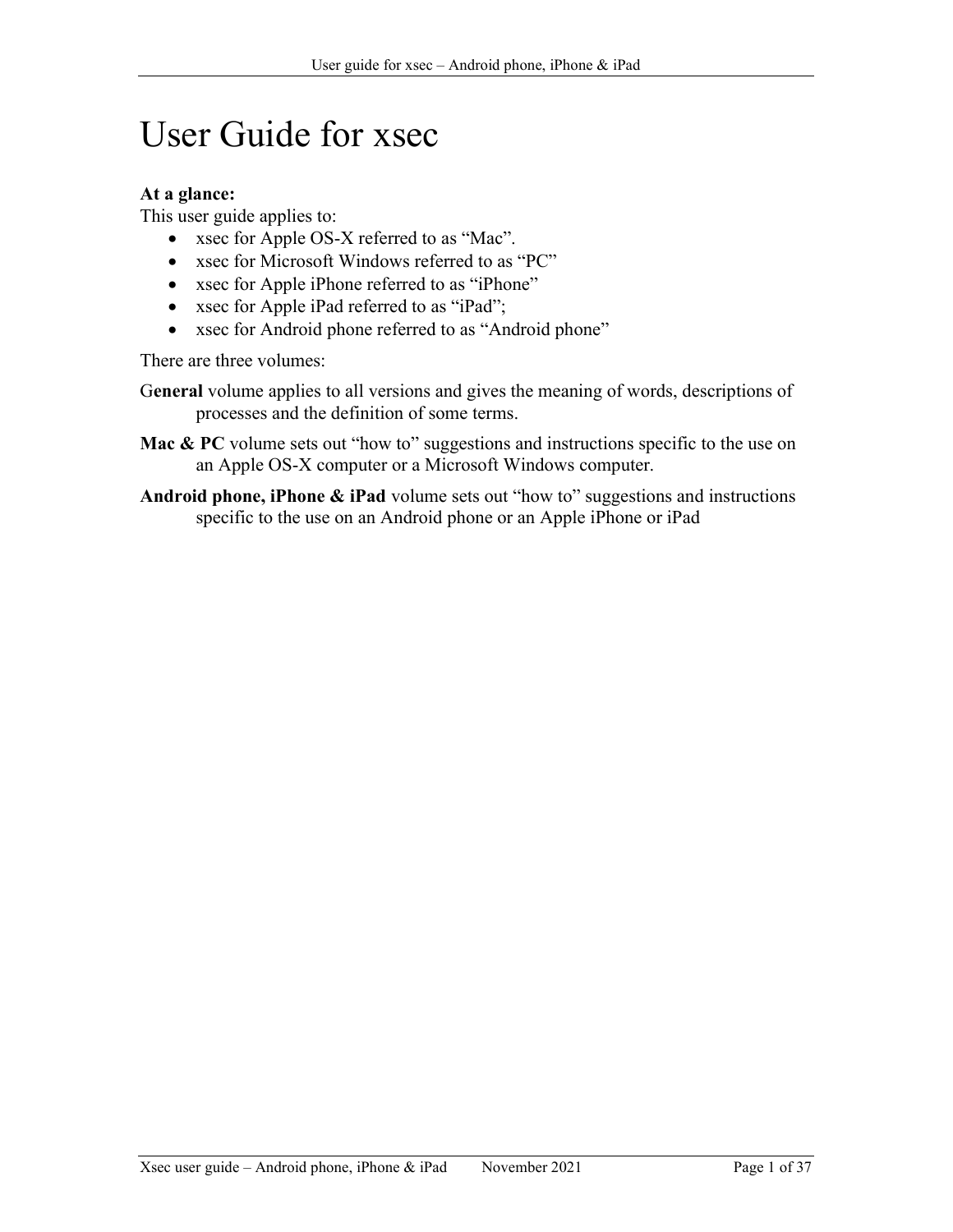# User Guide for xsec – Android phone, iPhone  $\&$ iPad

At a glance: This volume of the user guide is specific to the Android phone, iPhone and iPad. There is a General volume that also applies to the Android phone, iPhone and iPad but applies to the Mac  $& PC$  as well. The various sections of this volume are:

Introduction explains the five tabs on the main display panel, and the various data input facilities.

Other sections explains each of the five tabs.

- **Files**
- **Materials**
- **Components**
- Load cases
- Time affect sets

Chronological sequences explains composite construction, staged construction and prestressing.

Android phone, iPhone & iPad

# Introduction

At a glance: This describes the use of the application on an Android phone, iPhone or iPad. See the General – Introduction for the meanings and definitions of the some of the words used here.

### The expressions 'phone', 'back button' and 'next button'

This volume of the xsec user guide covers the Android phone, the Apple iPhone and the Apple iPad. These devices have a range of display size; 4 inches up to 12.9 inches.

Herein the word 'phone' means either an Android phone or iPhone; the devices with the smaller display sizes.

The application on these smaller devices often has a left pointing arrow button in the top left corner of the display and a right pointing arrow button in the top right corner.

The application on the iPad does not have such buttons. However, it does have buttons with captions 'Back' and 'Next' that have a purpose similar to those buttons on the smaller devices.

Herein the expressions **'back button'** and **'next button'** mean those arrow buttons on the smaller devices and also mean those 'Back' and 'Next' buttons on an iPad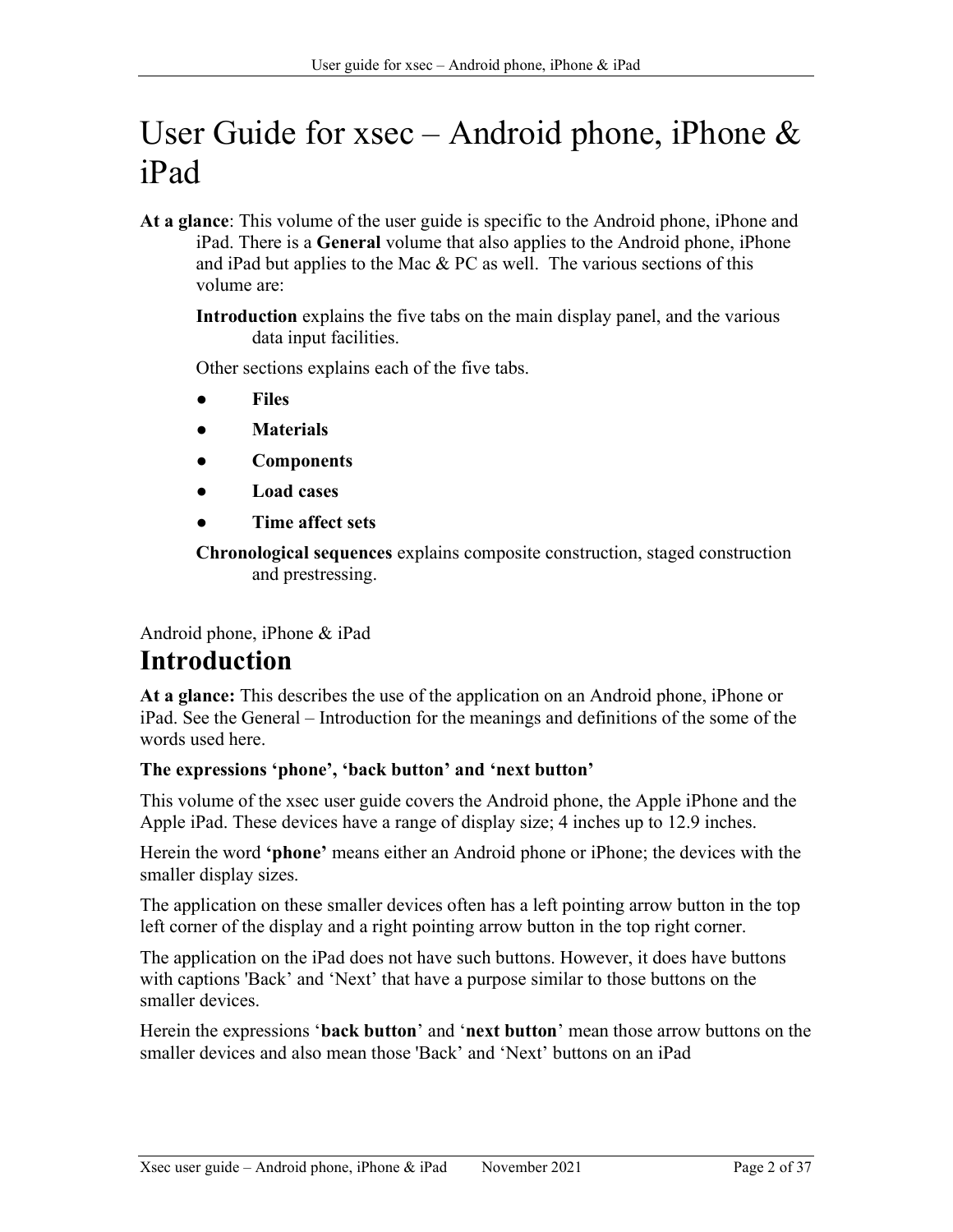### The display at startup

The display that appears at startup has a panel headed "Files" and in the body of that panel is a list of file names. On a phone this panel occupies the whole display. On an iPad the panel is top center; the remainder of the display being black.

The main tab buttons labeled F, M, C, L and T are at the top of this panel on an Android phone and at the bottom on an iPhone or iPad. Only the F button is enabled however.

For the iPhone and iPad the installation package contains a number of example files that appear in the list.

For the Android phone the installation package contains no example files. However, the application can automatically generate an example file for each of the measurement unit systems. (See Files - New file.)

A tap on a file name in the list will open that file. Alternatively a tap on the "+" button in the top right corner of the panel will invoke facilities that create a new opened file. With an opened file the main tab buttons are enabled allowing access to the content of the file.

Also on an iPad the display outside the panel becomes white with an image of the crosssection described in the file shown in black.

The main tab button labels; F, M, C, L and T stand for: Files, Materials, Components, Load cases and Time affect sets.

### Lists of entities

The body of each tab contains a list of entity names

Other than files there are four kinds of entity:

Material: A material entity describes a material such as concrete, or mild steel.

- Component: A component entity describes a part of the cross-section. Each component is either a shape component or a point component. Typically concrete is a shape component and an arrangement of steel bars is a point component.
- Load-case: A Load-case entity describes a state of the cross-section that is of interest. For example the ultimate strength or the first yield of a mild steel bar.
- Time affect set: A Time affect set has provision for a shrinkage value and a creep coefficient for each component and the name of the load case that causes the creep.

Features common to all the entity lists are:

- A tap on an entity name will open that entity in the appropriate editor.
- A swipe either to the left or the right on an entity name will cause a red delete button to appear that will delete that entity if tapped.
- In the top right corner of the panel is a "+" button. A tap on this will invoke facilities for adding an entity to the list. These facilities vary dependent on the entity kind, but they all require a name. The name facility is described under Entity names.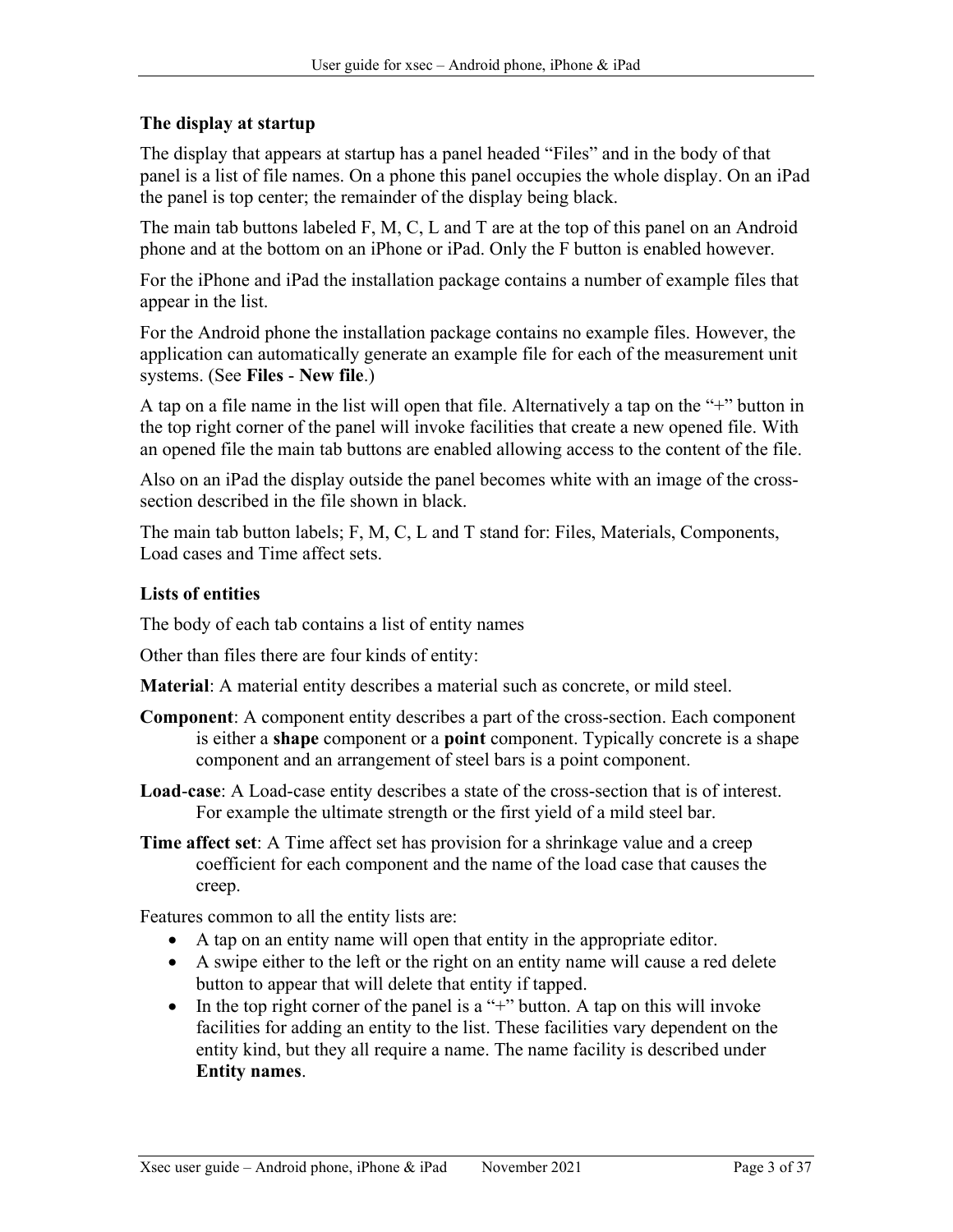• Below the list are various buttons. Generally these buttons have captions that indicate the purpose.

#### Entity names

In the top right corner of the entity list panel is a "+" button. When this is tapped facilities to add an entity are invoked that culminate in a prompt "Enter the name of …." appearing at the top of the list in grey text on a white background. Also an "Ok" button will appear to the right of that prompt text. A tap on that prompt will cause a virtual keyboard to appear at the bottom of the display. Names can be up to twenty characters including spaces between words. (File names have different requirements.) Automatic facilities ensure each name is unique within each entity kind.

Not all the characters on the virtual key board are acceptable. A tap on an unacceptable keys is ignored by the application.

This keyboard, like most keyboards, has a particular key in the bottom right corner often called the "return key". On some devices this key is not labelled "Return" being labelled "Done", "Go", "Next" or whatever. Nevertheless in this user guide it is referred to as the "return key".

A tap on the return key will cause the virtual keyboard to disappear. A further tap on the prompt text or text that has replaced the prompt will cause the virtual keyboard to reappear.

A tap on the "Ok" button will invoke a check on the validity of the name and also cause the virtual keyboard to disappear. If the name is valid the name and the "Ok" button will disappear and the name will reappear in the list as an entity name. If, on the other hand it is not valid an error dialog will appears with a further "Ok" button. A tap on that "Ok" will return the application to the state before the "+" button was tapped.

However with some entity kinds, if the "+" button is tapped again the line for the new name will still contain that invalid name rather than the grey prompt text. A tap on that invalid name will cause the virtual keyboard to reappear so that the name can be corrected.

### Entity edit facilities

Features common to all the various entity edit facilities are:

The editing facilities are presented on a sequence of panels.

On a phone each of these panels occupies the whole display. In the top right corner is a right pointing arrow button, and in the top left corner is left pointing button. These are next and back buttons. The idea is that the various panel contents are to be read like the pages of a book.

On an iPad the panels are shown one at a time and there are buttons with self explanatory captions in the panels that change the displayed panel.

In the top centre of each panel is the name of the entity in bold characters and under that in small characters is a label indicating the entity kind and the name of the file.

Generally information in a panel is black text on a light gray background.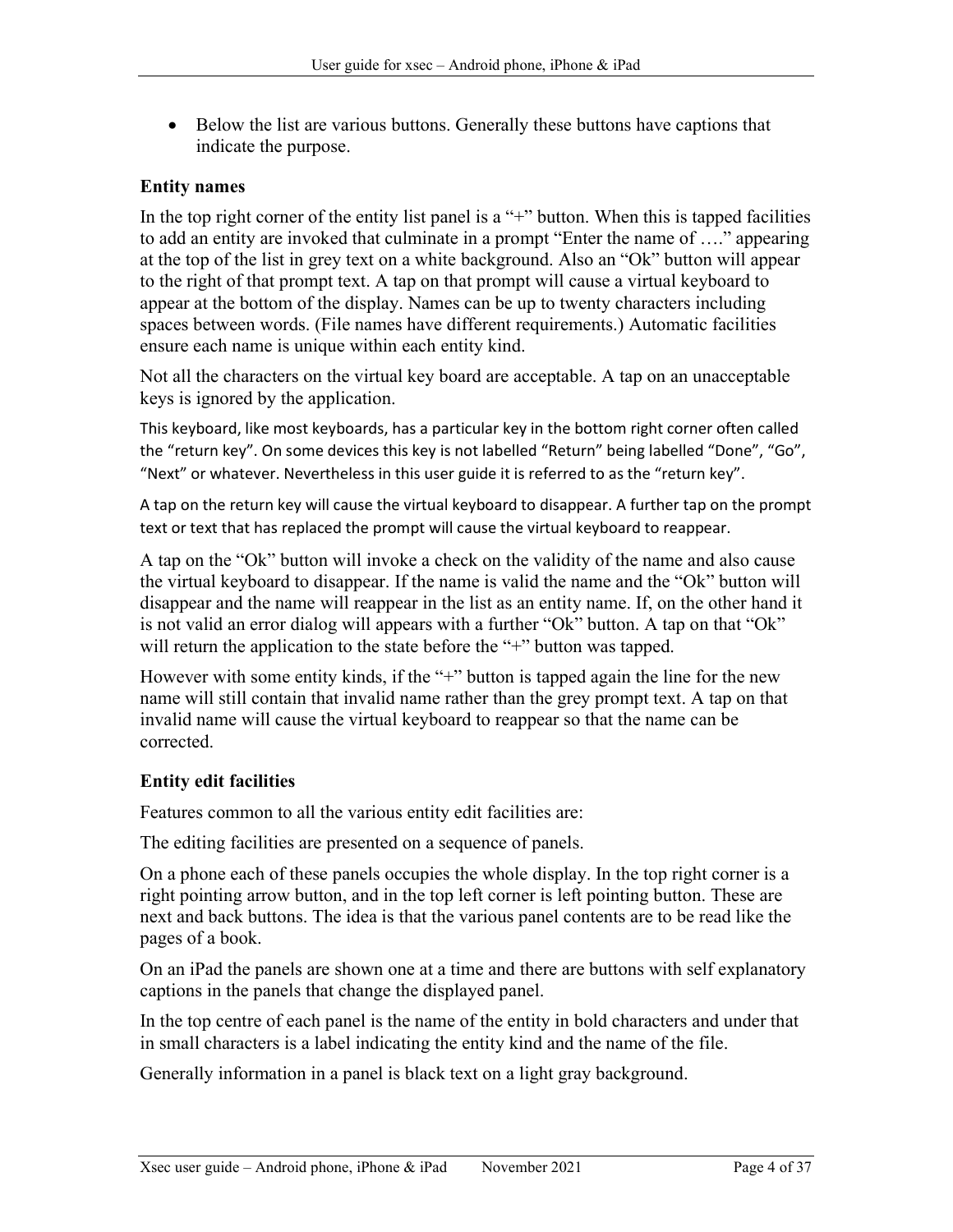### Selection Boxes

There are selection boxes for names or short phrases that can be changed by selection from a list of alternatives. Generally these are preceded by a label ending "=".

On an iPhone or iPad these have black text of slightly smaller font on a white background. A tap on such text will reveal a list of alternatives. Scroll the list up or down to highlight the desired selection then tap the associated "Done" button. On an iPhone these lists are near the bottom of the panel. On an iPad these lists are near the selection box, but not confined to inside the panel.

On an Android phone there is a shadow line at the bottom of the box and a down pointing triangle in the right hand end. A tap on the box will reveal a list of alternatives each item having a radio button to the left. The radio buttons indicate the previous selection. A tap on an item will select that item and the list will disappear.

### Other controls

There are specific purpose buttons on various of the panels. These are generally near the bottom of the panel. A caption on the button indicates the purpose.

There are also switches and segmented controls; more-or-less Android phone, iPhone and iPad standard features. Generally there is captions and labels that indicate the purpose.

### Number input facilities

Black text that has a blue glow indicates a number that can be edited. A tap on such a number will change the glow from blue to green and a virtual keyboard will appear in the lower part of the display. Generally the keys affect the right hand end of the number except the "+/-" key which toggles a minus sign on and off at the left hand end. If a positive number is required the "+/-" key is not visible. If the number contains a decimal point the decimal point key is not visible. This ensures that the number has only one decimal point.

A red glow indicates a number that is not valid. A tap on the return key will make an error message dialog appear. A tap on any other feature on the display will take focus away from that number and the number will return to a previous value; the editing being ignored.

Some numbers have an exponent part. Usually these are represented by simple characters. For example 'x10-3' is intended to mean  $x10^{-3}$  or 'multiply by ten to the power of minus three'. Superscripts are not used.

Numbers where the exponent part is editable are represented in the E format. That is the exponent is represented by the character 'E' followed by an integer number being the power of ten. For example E-3 means  $x10^{-3}$ .

A tap on such an exponent part will cause a keyboard to appear that has keys representing alternative exponents. Note that only exponents that are a multiple of three are offered. An exponent of zero is also offered. This is represented by a blank space.

When the metric system is in use the standard metric prefixes to the measurement units are used. Note there is potential confusion from the used of both the lowercase and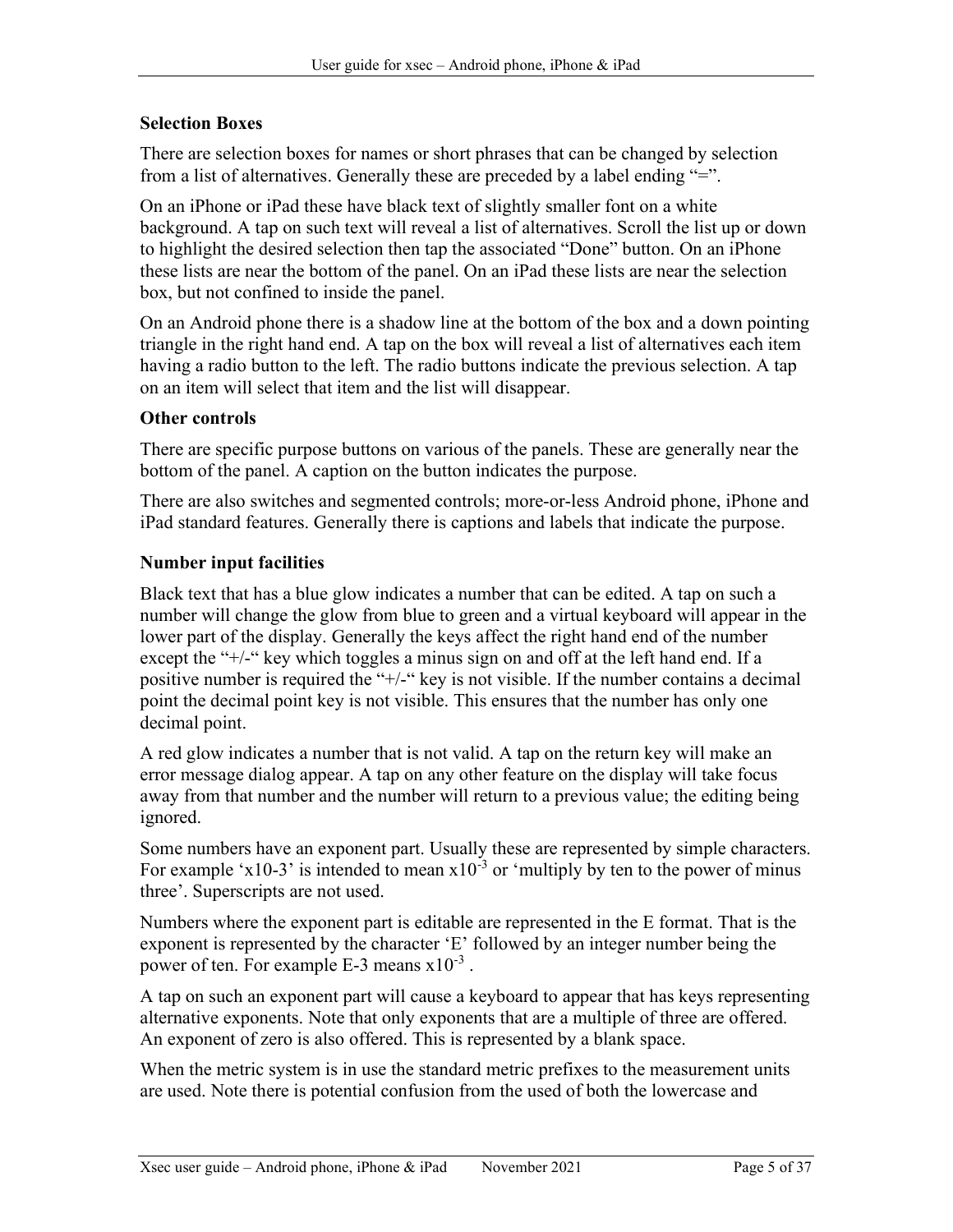uppercase 'M': The lowercase 'm' stands for 'milli' and means  $x10^{-3}$  where as the uppercase 'M' stands for 'mega' and means  $x10^6$ .

# Graphical information

The cross-section, both shape components and point components as well as the stress/strain relationship of each material can be represented graphically.

On a phone these images is presented on one of the panels which occupy the whole display. On an iPad each image occupies the whole display but data panels overlay it.

During editing there is a little red circle that acts as a cursor indicating a particular object that is the subject. Also on a cross-section image a subject component is highlighted: the other components are dimmed.

Here the word 'object' means either a corner of a shape component, a point in a point component or a stress/strain in the description of a material. These objects are in a sequence and are numbered; 0, 1, 2, ....

Also, in the case of a shape component or a stress/strain relationship the line between the subject object and the next object is red. This is intended to indicate where an added new object would appear.

### Graphic edit panels

On a phone the graphic's editable numbers are on the next panel and the back button on that panel allows a return to the graphic panel so that the affect of the editing can be seen. On an iPad the graphic's editable numbers are on a similar panel but it overlays the graphic image and can be located so that the affect of the editing can immediately be seen.

These graphic edit panels have two 'back - next' tool bars. The top such tool bar serves the same purpose as the tool bar at the top in other panels. On an iPad it has only the "+" button.

The lower tool bar allows the user for move forward and backward through the sequence of objects.

Some graphic edit panels also have a selection box labeled "Component=" between the two toolbars; the alternatives offered being the names of the components that have been described.

In the centre of the lower tool bar is a label in bold characters indicating the kind of object; corner, point or stress/strain, followed by the number in the sequence.

The '+' button in the top tool bar invokes facilities to add an object to the sequence. The added object appears in the sequence immediately after the object displayed at the time the '+' button is tapped and the data displayed changes to the new object.

A tap on the label indicating the kind of object will cause a red delete button to appear and a tap on that will delete that particular object from the sequence.

With both the deletion and addition operations sequence numbers are reassigned to all the objects in the sequence after the deleted or added object.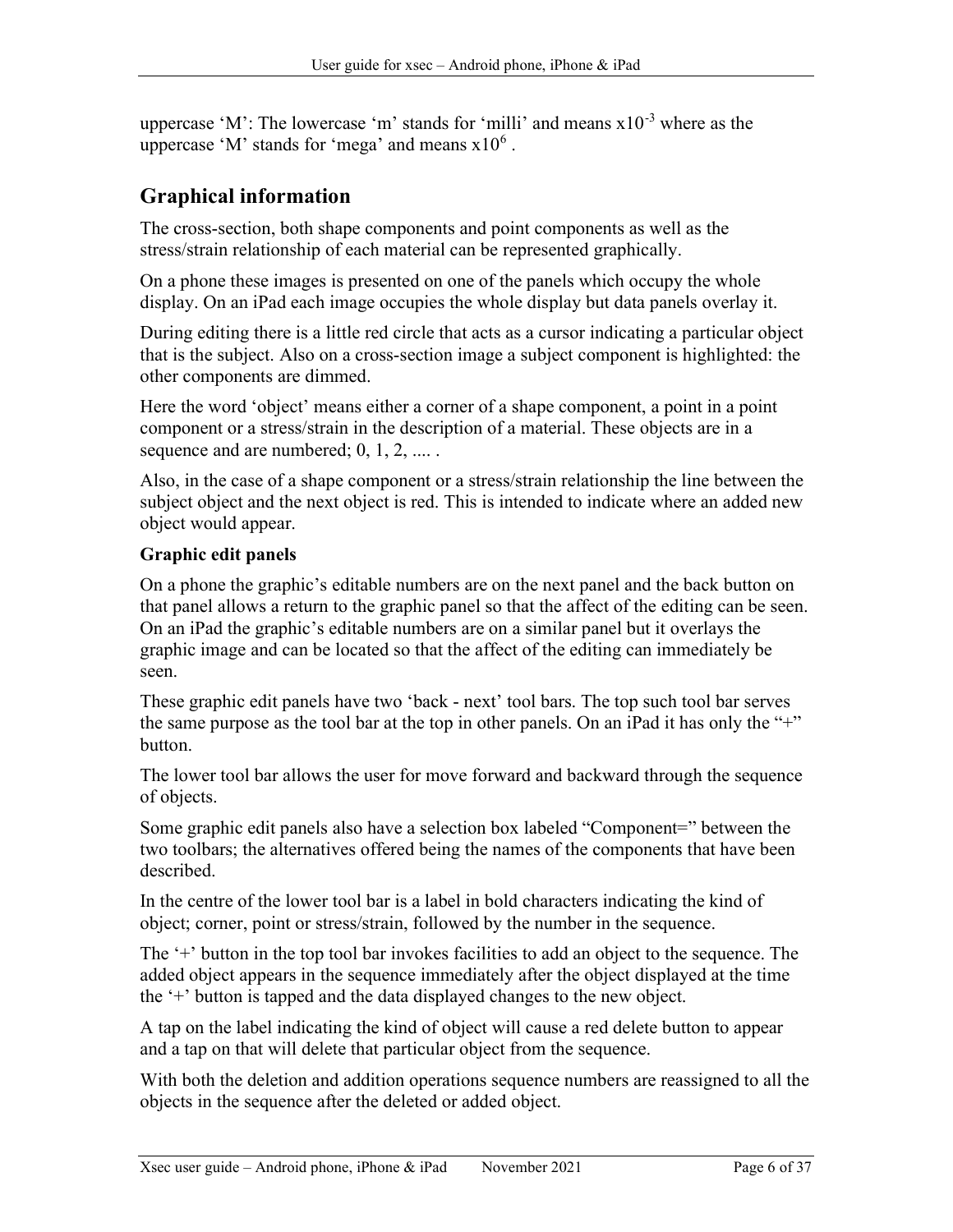It is not possible to delete the object with number zero, nor is it possible to add an object before that object.

On a phone a new object has  $0.0, 0.0$  as the co-ordinate parameters values. That is  $X, Y$ values or stress/strain values. These can then be changed to whatever is required.

On an iPad if the subject object is not the last the new object will have values that are half way between that subject object and the next object. Those new values can then be changed to whatever is required. If, on the other hand, that subject object was the last the new object values are copied from that subject object. Although those new values can still be changed to whatever is required the new object is not obvious on the graphic image. In a point component such lost objects make the computations erroneous. The automatic geometry check that happens when a load case is opened should pick up such lost points. The error message is 'Point components clash at ...'.

When the first component is added to a file or a material description is created from scratch the image will be blank white until there are objects with more than one value for both of the co-ordinate parameter. That is more than one value of both X and Y or more than one value of both stress and strain.

# Moveable panels on an iPad

On an iPad information that pertains to a particular object is presented on a panel that can be moved so that always that object can be seen. 'Drag and drop' is not provided, rather near each corner of these panels is a small button labeled 'TL', 'TR' ... etc. A tap on these buttons will move the panel.

- TL = Top left corner of the display
- TR = Top right corner of the display
- BR = Bottom right corner of the display
- BC = Bottom centre of the display
- BL = Bottom left corner of the display
- C = Centre of the display

The virtual alpha numeric keyboard for entity names occupies the bottom of the display. The place for the new entity name is always near the top.

The virtual numeric keyboard is always at the bottom of the display. When the number to be edited is on a moveable panel the keyboard has move buttons each side. It can be moved from side to side across the bottom so that always the object being edited can be seen.

# **Abbreviations**

The various panels are formatted to fit on a four inch screen. To achieve this various headings and labels are abbreviated. The meaning of the abbreviations are:

Ax. load error Axial load error – The error in the result axial load value.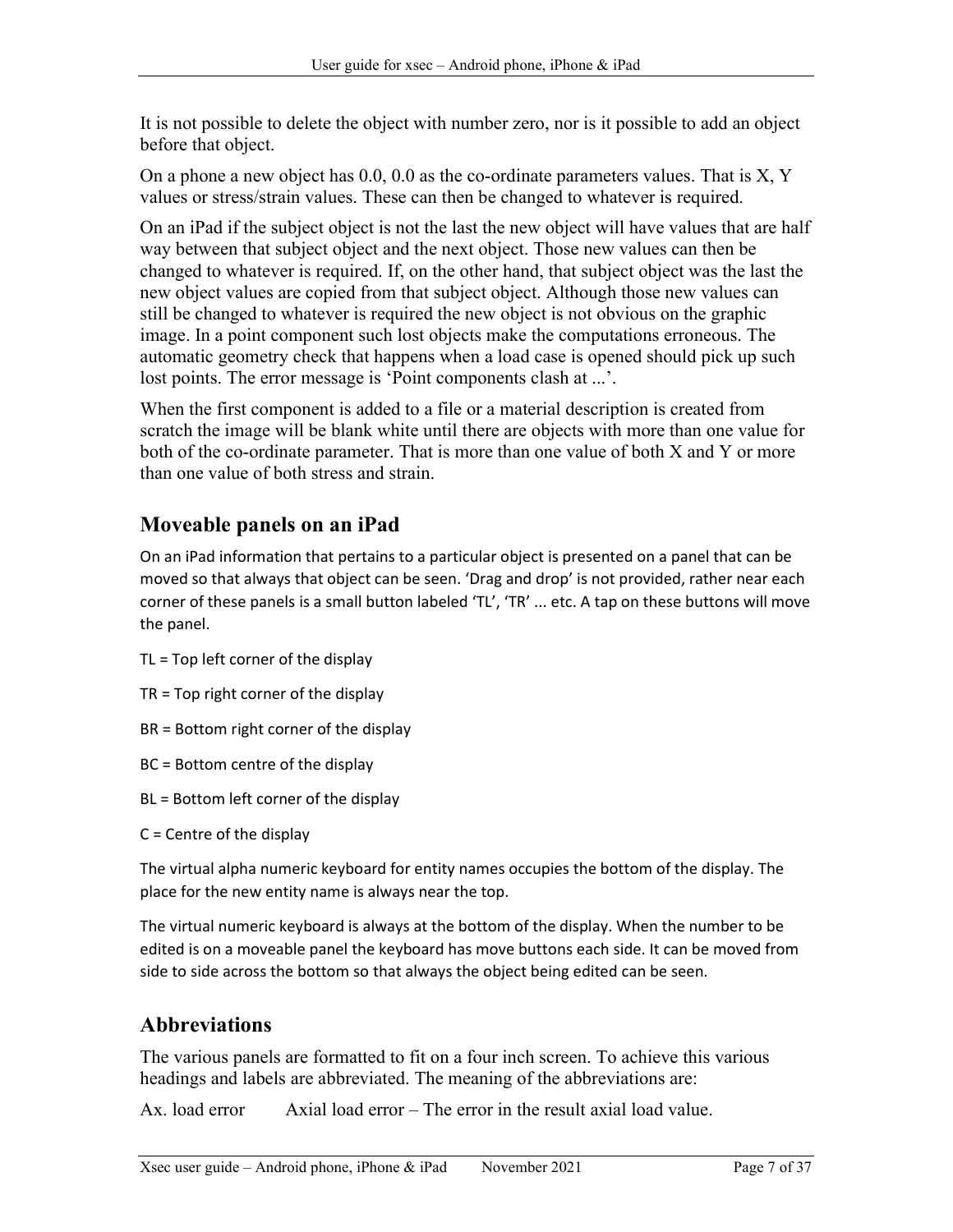| Bending mom.   | Bending moment.                                                                             |
|----------------|---------------------------------------------------------------------------------------------|
| Cur. Dev.      | Curvature deviation.                                                                        |
| Cur. Deviation | Curvature deviation.                                                                        |
| Cur. other ax. | Curvature other axis—The component of the curvature about the other<br>axis.                |
| Cur. ref. ax.  | Curvature reference axis—The component of the curvature about the<br>reference axis.        |
| Mom. error     | Moment $error - The error in the result bending moment value.$                              |
| Mom. magnitude | Moment magnitude $-$ The magnitude of the bending moment.                                   |
|                | Mom. orientation Moment orientation – The orientation of the axis of the bending<br>moment. |
| Mom. other ax. | Moment other axis – The component of the bending moment about<br>the other axis.            |
| Mom. ref. ax.  | Moment reference axis - The component of the bending moment<br>about the reference axis.    |
| Other ax. cur. | Other axis curvature $-$ The component of the curvature about the<br>other axis.            |
| Ref. angle     | Reference axis angle                                                                        |
| Ref. ax. cur.  | Reference axis curvature $-$ The component of the curvature about the<br>reference axis.    |
| Ref. X         | Reference axes origin X value                                                               |

# The hardware "back key" (Android phone only)

Android phone devices have a key below the bottom right corner of the display outside of the display known as the "back key". The function of this key varies from device to device. However with some devices such as the Samsung Galaxy it has a standard behavior with this application. That behavior is described as follows. It is referred to as the "hardware back key" to avoid confusion with the virtual keys and buttons on the display. :

The affect of this key is:

If the tab item buttons "F", "M", "C", "L" and "T" are visible and no virtual keyboard is visible –

> a tap on the hardware back key will close the application. Note that the current job is not automatically saved. The user can use the "Save" or "Save as" buttons on the "F" tab before tapping the hardware back key.

If the virtual keyboard for names is visible a tap on the hardware back key has the same affect as the "Ok" button adjacent to the name input.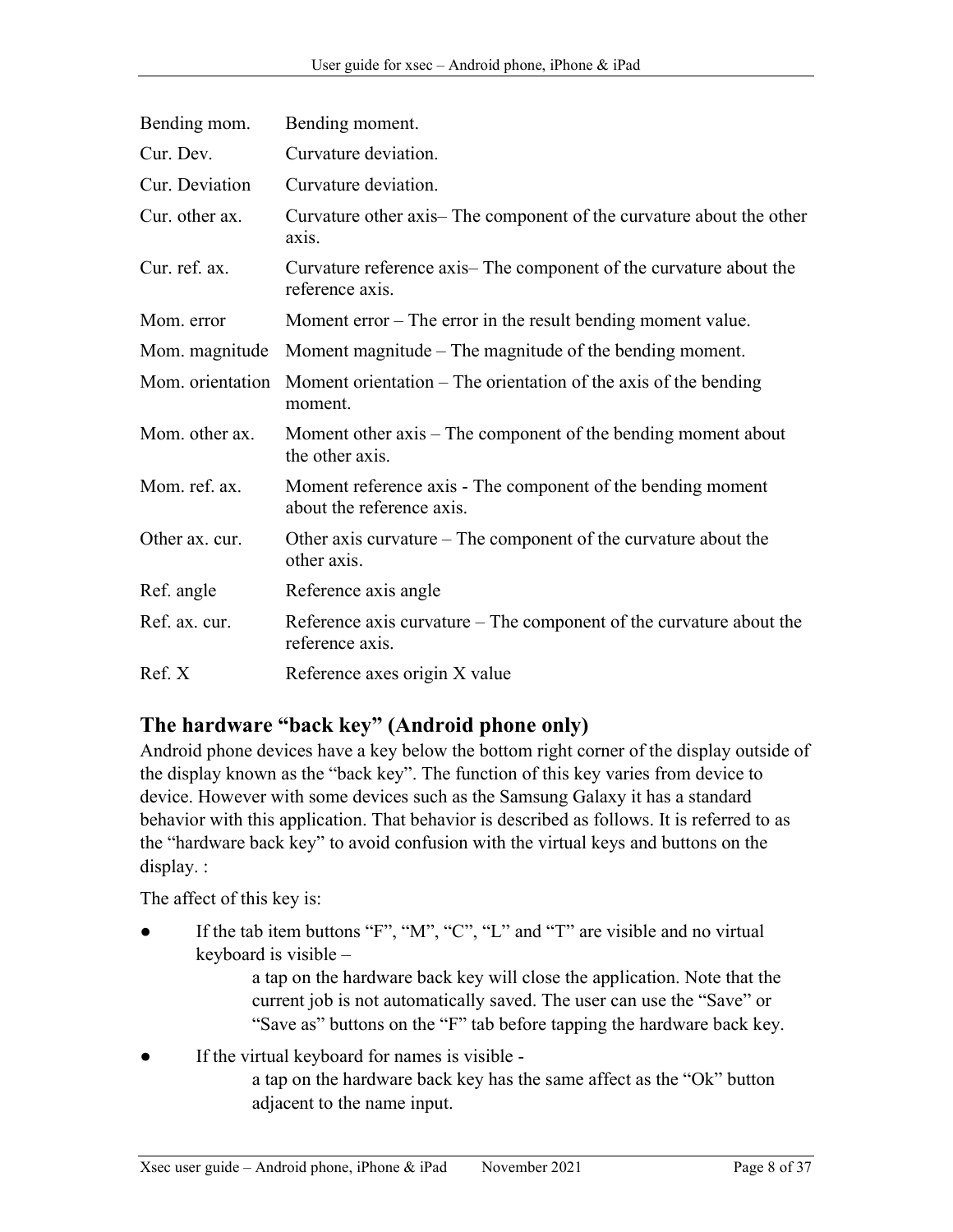• If the tab item buttons "F", "M", "C", "L" and "T" are not visible – A tap on the hardware back key will cause a change to a display where those tab item buttons are visible.

Tap and hold of the hardware back key has the same affect as a tap; the affect not happening until the key is released.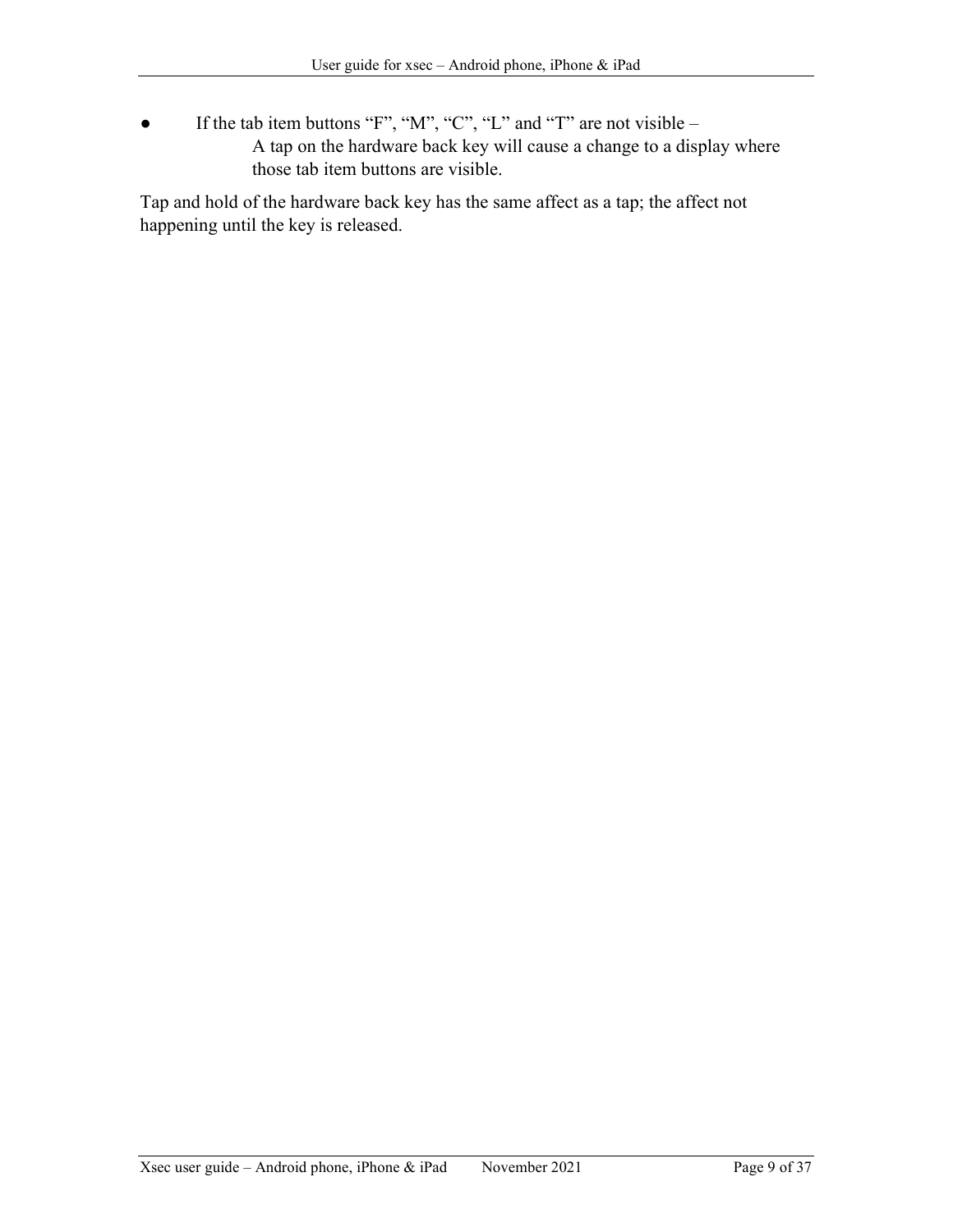## Android phone, iPhone & iPad Files

At a glance: This describes the files on an Android phone, iPhone or iPad.

### The XSF file

The application reads and writes one kind of file; referred to as XSF files. Such a file contains all the information the application has at the time it was written. The application works on only one cross-section at a time: there is only one cross-section per file.

These XSF files are compatible with the xsec application on other platforms; specifically Apple OS-X and Microsoft Windows. Nevertheless this Android phone xsec or iPhone xsec or iPad xsec can be completely stand-alone: its use does not require a computer with or without xsec.

### TXT files

The application also writes various text files that present various reports, not intended to be read by the application. These can be viewed and manipulated by any text editor application such as Apple Pages or Microsoft Word.

#### File structure

The XSF files and the TXT files are text files limited to ASCII characters 10, 13 and 32 to 126 (decimal representation). The file name extension is "xsf" and "txt" respectfully.

The XSF files are intended to be read only by this application, although being text files they can be inspected, and possibly changed in any text editor application. There is one item of information on each line and lines are separated by characters 10 and 13.

### New File

A tap on the '+' button in the top right corner of the main files tab leads to a panel that sets out the measurement system alternatives. This also has a segmented control offering either "Create example" or "Create blank". This should be set before a measurement system is selected.

A tap on a measurement system selects that system and the panel changes back to the file list with provision for a new file name at the top. At the same time, if the segmented control is set to "Create example" the newly created file is populated with a simple example.

The alternatives measurement systems are:

- The inch pound system sometimes also called customary units. The maximum dimension is 320 inches or 26' 8" and the resolution is 0.01 inch.
- Metric units with large dimensions. The maximum dimension is 32 metres and the resolution is 1 mm.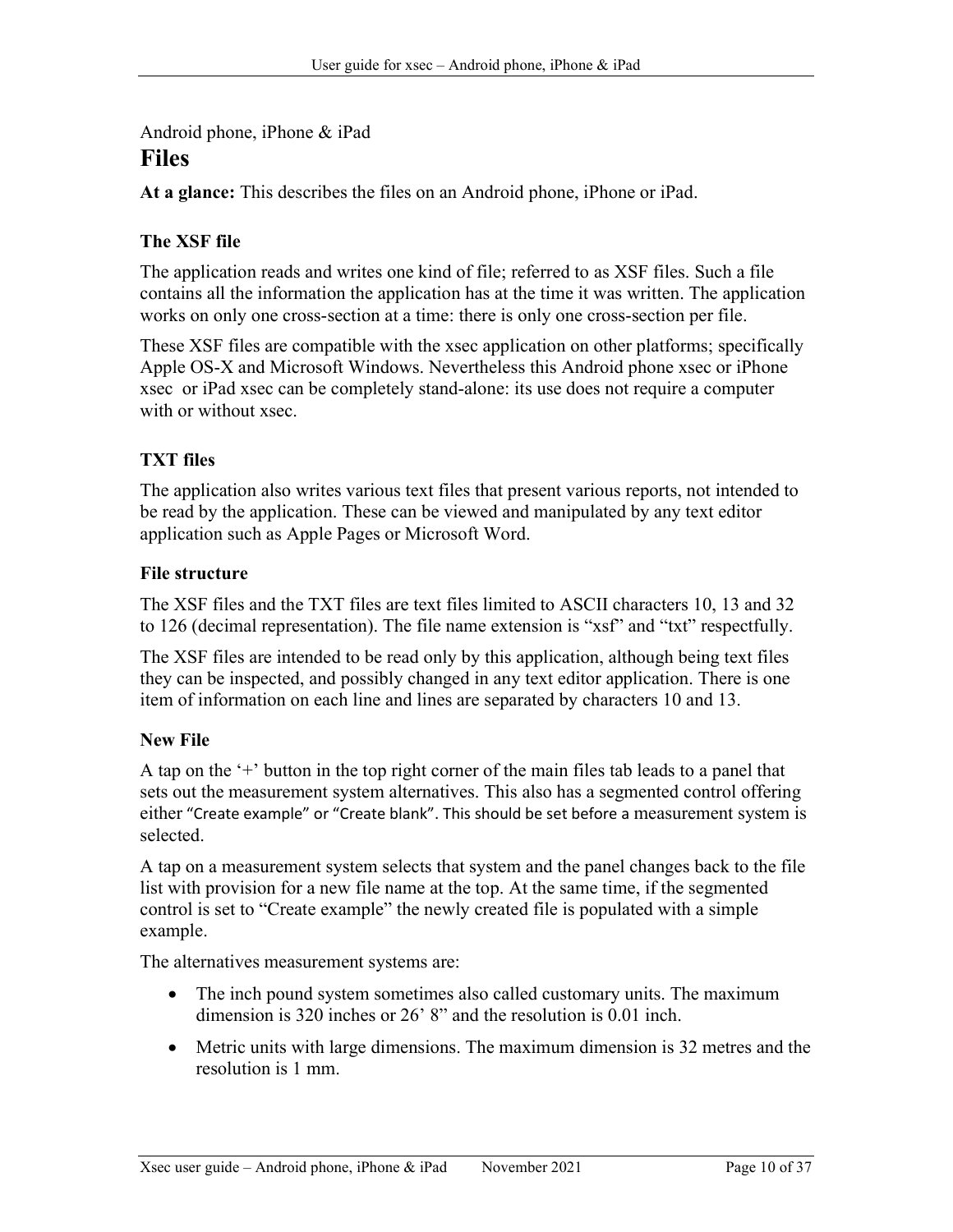Metric units with small dimensions. The maximum dimension is 3.200 metres and the resolution is 0.1 mm.

At any particular time the application works wholly with one system and there are no facilities for converting data from one system to another.

The need for these alternatives is explained in the General section under "Geometric data measurement systems".

At the top of the file list that reappears when a measurement system is selected is a prompt "Enter the new file name" in grey text on a white background. Also an "Ok" button appears to the right of that prompt. A tap on that grey text will cause a virtual keyboard to appear at the bottom of the display. A name is required as described under File names.

### File names

The XSF files names created in this application are limited to six characters and only uppercase letters and numerical digits. A standard virtual keyboard appears when such a name is required. Keys for invalid characters are ignored, lowercase letters appear as uppercase and only six characters are accepted.

The name of an XSF file imported from a computer is not subject to these restrictions. However files with names that do not conform cannot be saved. There is a "save as" facility to save the content with a name that does conform.

Each TXT file is automatically assigned a name. It is the XSF file name followed by the underline character, a letter and one or more numerical digits. The letter indicates which part of the application wrote the file and the numerical digits ensure each file has a unique name. The letters are:

- M a material description.
- S a shape component description.
- P a point component description.
- L a load case description, usually including a computation result.
- T a time affect set.
- G errors found in a geometry check.
- R the transformed section properties.

# The Files main tab

The files are listed on the Files tab; one of the main tabs described in the Android phone, iPhone & iPad - Introduction under Lists of Entities.

Unlike the other list of entities tabs this has a back button in the top left corner that leads to an "About xsec" panel.

Below the list of file names are buttons labeled "Save" and "Save as" and provision for a note indicating which file is open.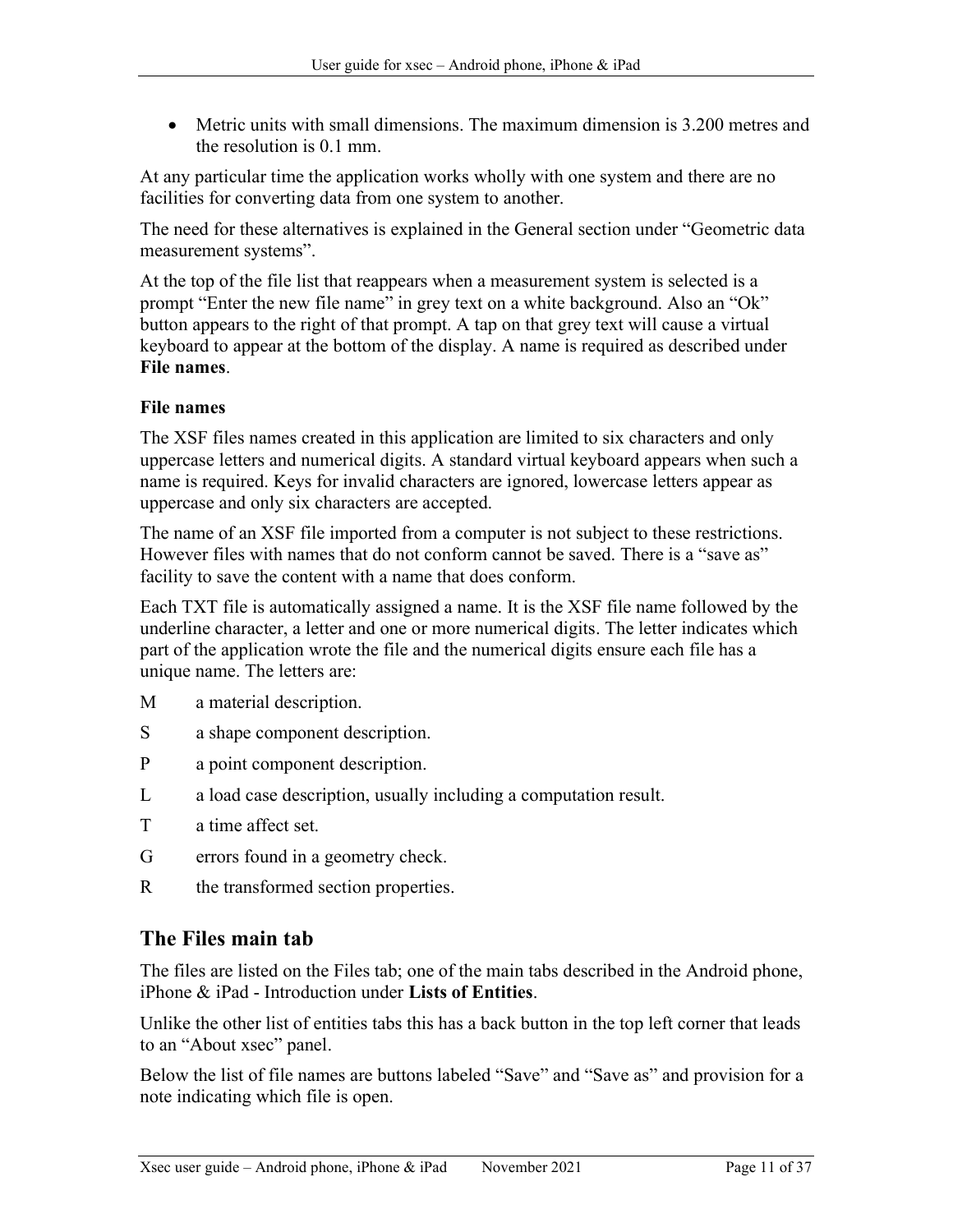The Save button can have a purpose when the open XSF file is to be copied to a computer or when the application is to be closed.

The Save as button saves the open XSF file under a different name. This does not provide facilities for choosing a directory or a folder. Only one directory or folder is available.

### Other files

The other files facilities allow individual materials and components to be copied into the open file from another XSF file. These facilities are not on the main files tab: there is a button on the Materials tab and a button on the Components tab. Each of these invokes a panel that has a list of files similar to the list on the main Files tab but headed 'Import source'.

A tap on a file name will select that file.

On a phone a note saying it is selected will appear below the list and a next button will appear in the top right corner. That next button leads to a list of materials that can be overwritten or a lists of components that can be imported. In the case of the list of materials that can be overwritten there is next button in the top right corner that leads to a list of materials that can be imported.

On an iPad the list of files is replaced by a list of materials that can be overwritten or a list of components that can be imported. Also below the list is a note naming the selected file and various buttons with self explanatory captions. In the case of materials there is a 'Show materials to import' button that changes the list to materials that can be imported.

With the lists of materials that can be overwritten there is an 'Overwrite all materials' button. A use for this is explained under *Android phone, iPhone & iPad* - Chronological Sequence.

A material can be written over an existing material of the same name.

With a written-over material any existing associations with components are maintained.

Other materials can be imported only if there is room for them. The number of materials is limited to ten.

A component can not be overwritten. There is only one list of components being those that can be imported.

A component can be imported only if:

- There is not already a component of the same name.
- There is room for that component. The number of components is limited to ten.

If a component to be imported has an associated material then:

- If that material has the same name as a existing material then that imported component is associated with that existing material.
- If, on the other hand, there is no existing material of the same name that material is also imported. The number of materials is limited to ten. If there is no room for that material then the components is not imported.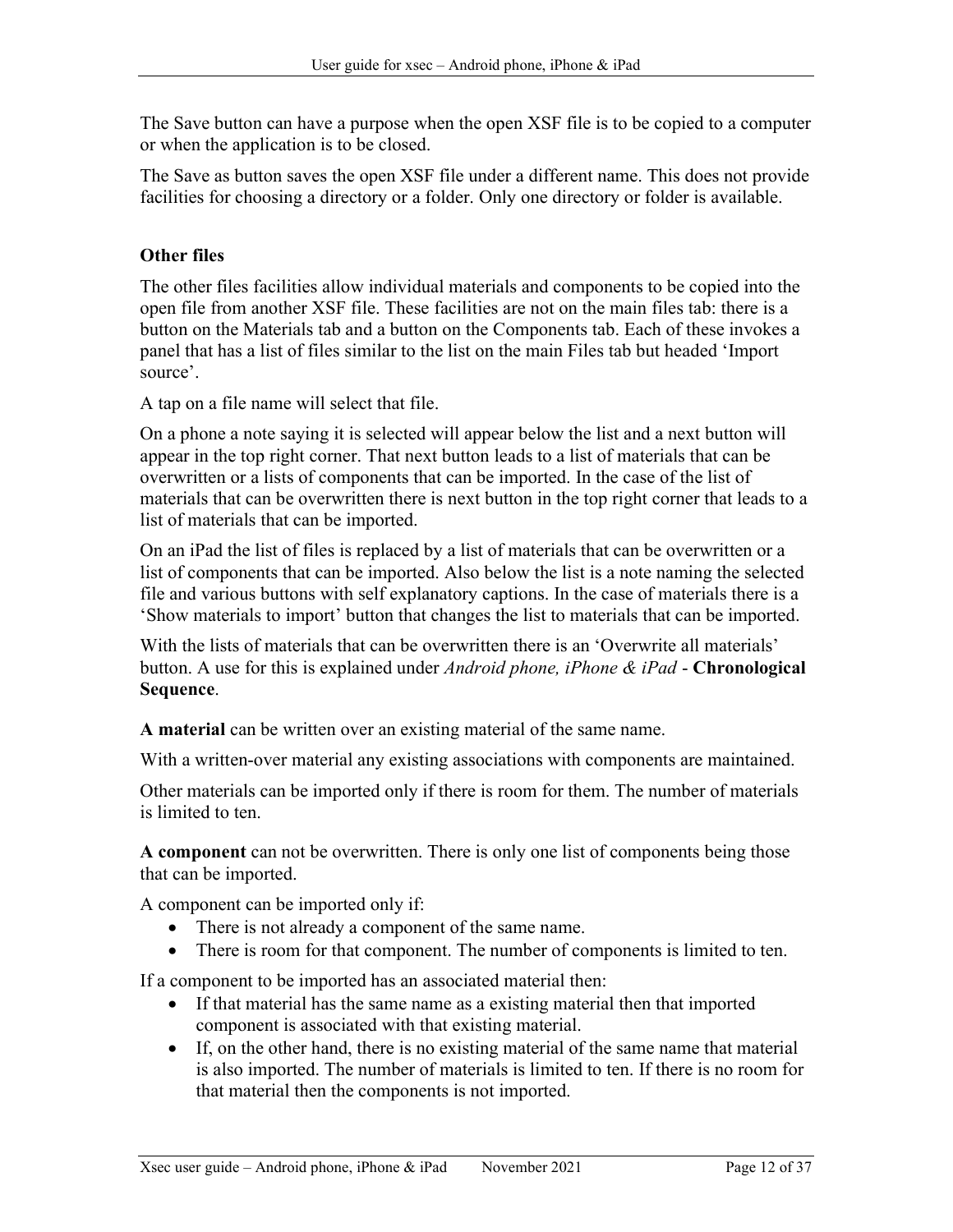Note that the stage distortion and other distortion data of a component is included with the imported information.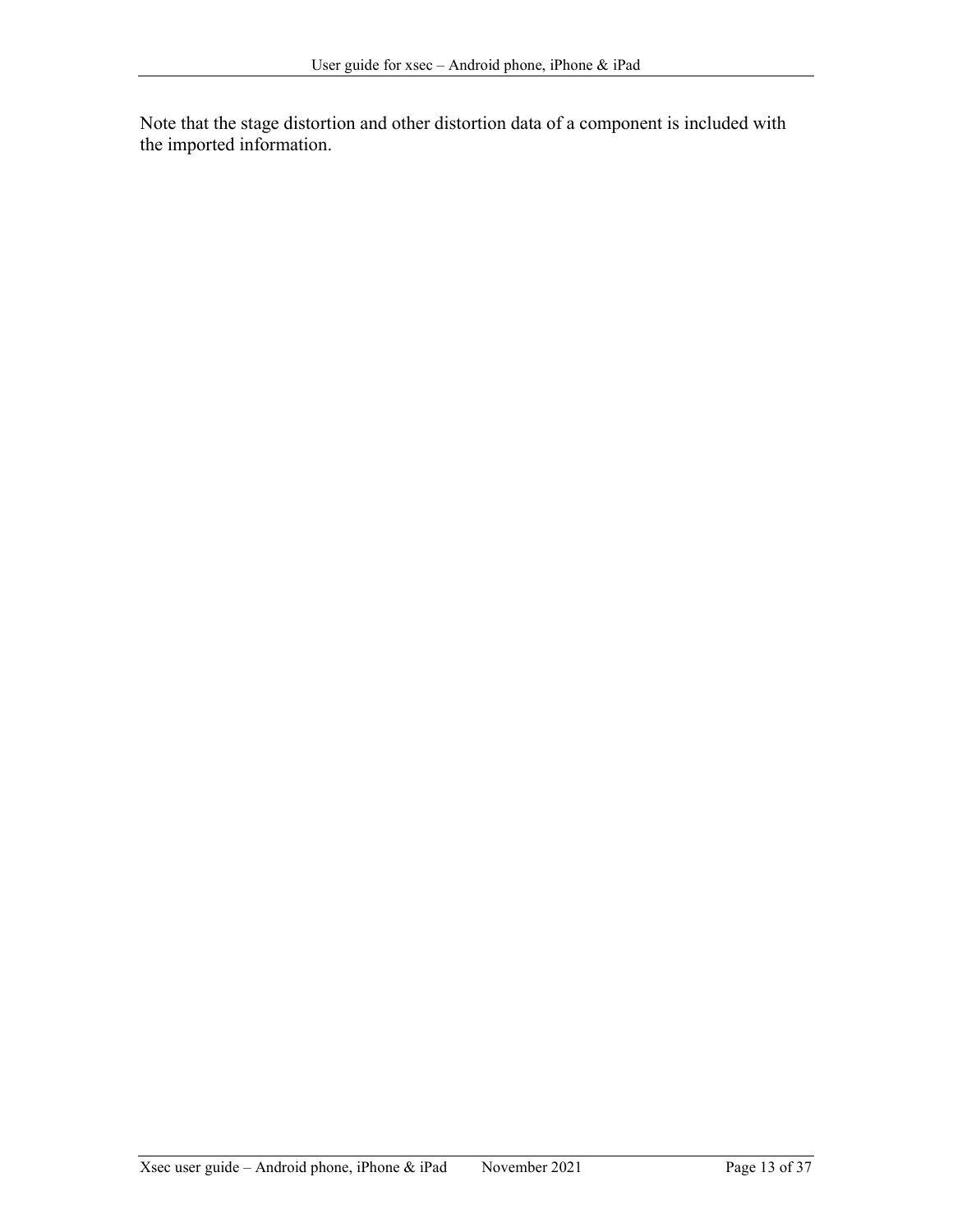Android phone, iPhone & iPad

# Connection to a computer

At a glance: The ability to transfer XSF and TXT files between a phone or iPad and a Apple Mac or PC computer is described.

# Introduction

The transfer of files between the phone or iPad and a computer:

- Allows the xsf files of worked examples to be transmitted to the phone or iPad
- Allows the reports in the txt files written by the application to be transmitted to a computer where they can be included with other documents.
- Allows the advantages of the compatibility of the xsf files with the xsec application on other devices.

There are differences between an Android phone and an iPhone or iPad in this transfer of files.

## Android phone connection (Android phone only)

With some Android phone devices it is not possible to transfer files to and from a computer. However with some it is possible.

Described here is the connection between a Samsung Galaxy J250G and a Microsoft Windows 10 computer.

The cable used to charge the battery of the phone has a USB connector. This is used to connect the phone to a USB connector on the computer. If the computer is running at the time this connection is made a Files Explorer window for the phone device will appear on the computer screen. Also at the same time a dialog will appear on the phone posing the question "Allow access to phone data?" with "Deny" and "Allow" buttons.

A tap on the "Allow" button will cause the dialog to disappear and a sub-folder labelled "Phone" to appear on the computer.

On the computer navigate: Phone > Android > data > com.xsec > files This should lead to a Files Explorer display of the files that appear on the application's files list. The various Windows Files Explorer facilities can then be used to copy files into and out of that list.

# Apple iPhone or iPad connection (iPhone and iPad only)

### The sandbox (iPhone and iPad only)

The files used by the application whose names are displayed in the file list are in what is referred to as the "xsec home documents directory". This is not accessible to any other applications on the device. In Apple parlance it is in a sandbox.

However files can be copied to or from a computer that is running iTunes. iTunes, an Apple product is available for both Apple OS-X and Microsoft Windows computers.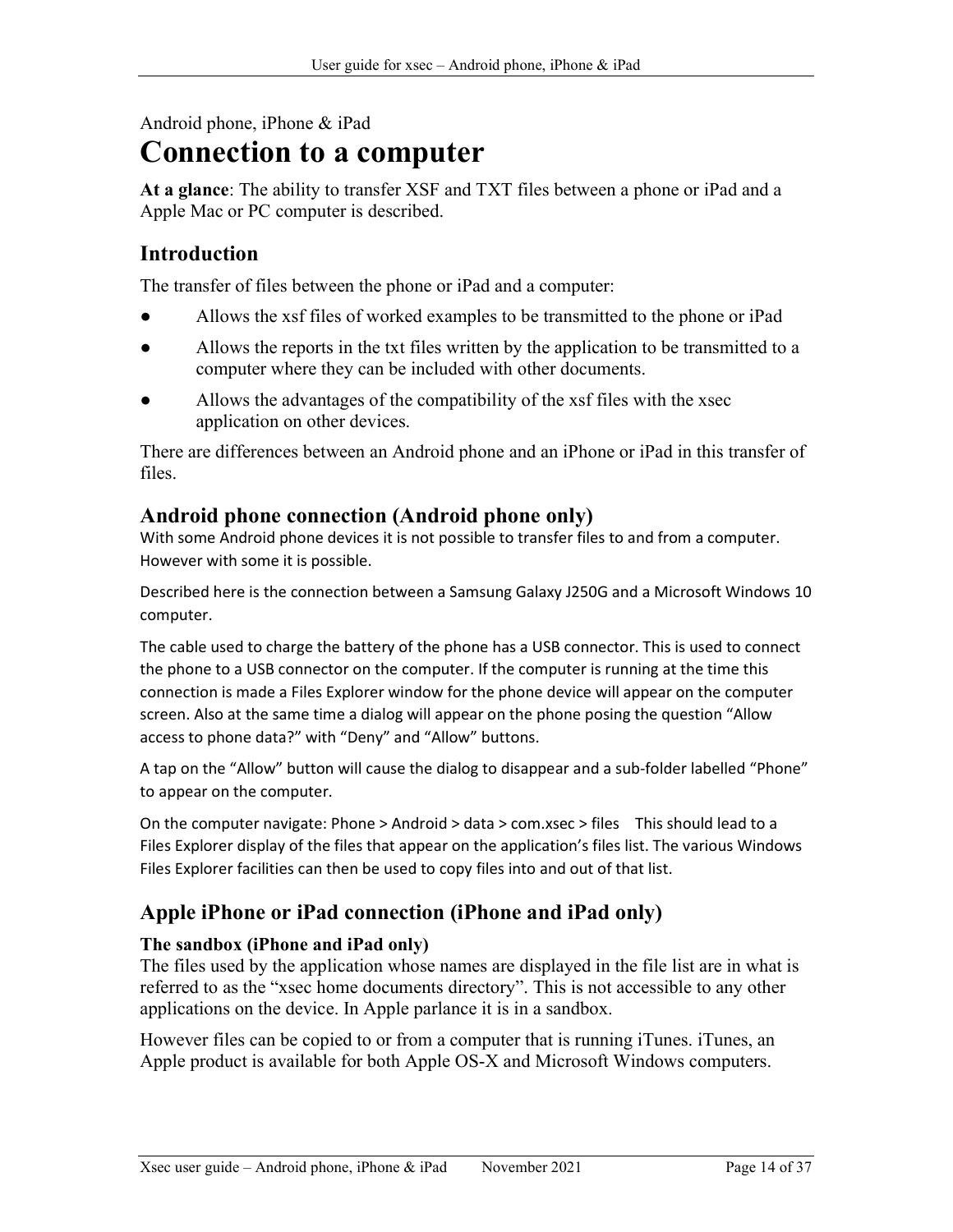These transfers into and out of the iPhone xsec sandbox or IPad xsec sandbox do not required xsec on the computer.

#### To transfer files to and from a computer (iPhone and iPad only)

iTunes is available to download for free from an Apple web site. The iTunes main menu Help includes items 'iPhone user guide' and 'iPad user guide' that have links to definitive descriptions of this process.

Nevertheless a brief description of the process is:

- 1. Download and install iTunes on the computer; either an Apple MacOS or a Microsoft Windows computer.
- 2. Connect the iPhone or iPad to the computer. The cable for recharging the battery can be used. This cable is usually connected to a transformer/wall- outlet plug by a standard USB connector. Unplug this from the transformer/wall-outlet plug and plug it into a USB connector on the computer.
- 3. On the computer launch iTunes by clicking on the appropriate icon. The iTunes window should appear. In the top left corner of the main part of this window there should be an icon representing the iPhone or iPad. This is in the form of a small image of the iPhone or iPad.
- 4. Click on that icon.

The display should change to information about the iPhone or iPad.

5. On a sidebar to the left under a heading "Settings" is an item "Apps". Click on that item.

The main body of the display should change to information about the Apps on the iPhone or iPad.

- 6. Scroll to the File Sharing section at the bottom of the page. An icon for the xsec application should appear in the left hand part of this display.
- 7. Click on that xsec icon.

A list of documents should appear in the right hand part. Although this list is headed "Documents" it should include the XSF files. Files can be dragged to and from this list from and to the directories or folders on the computer.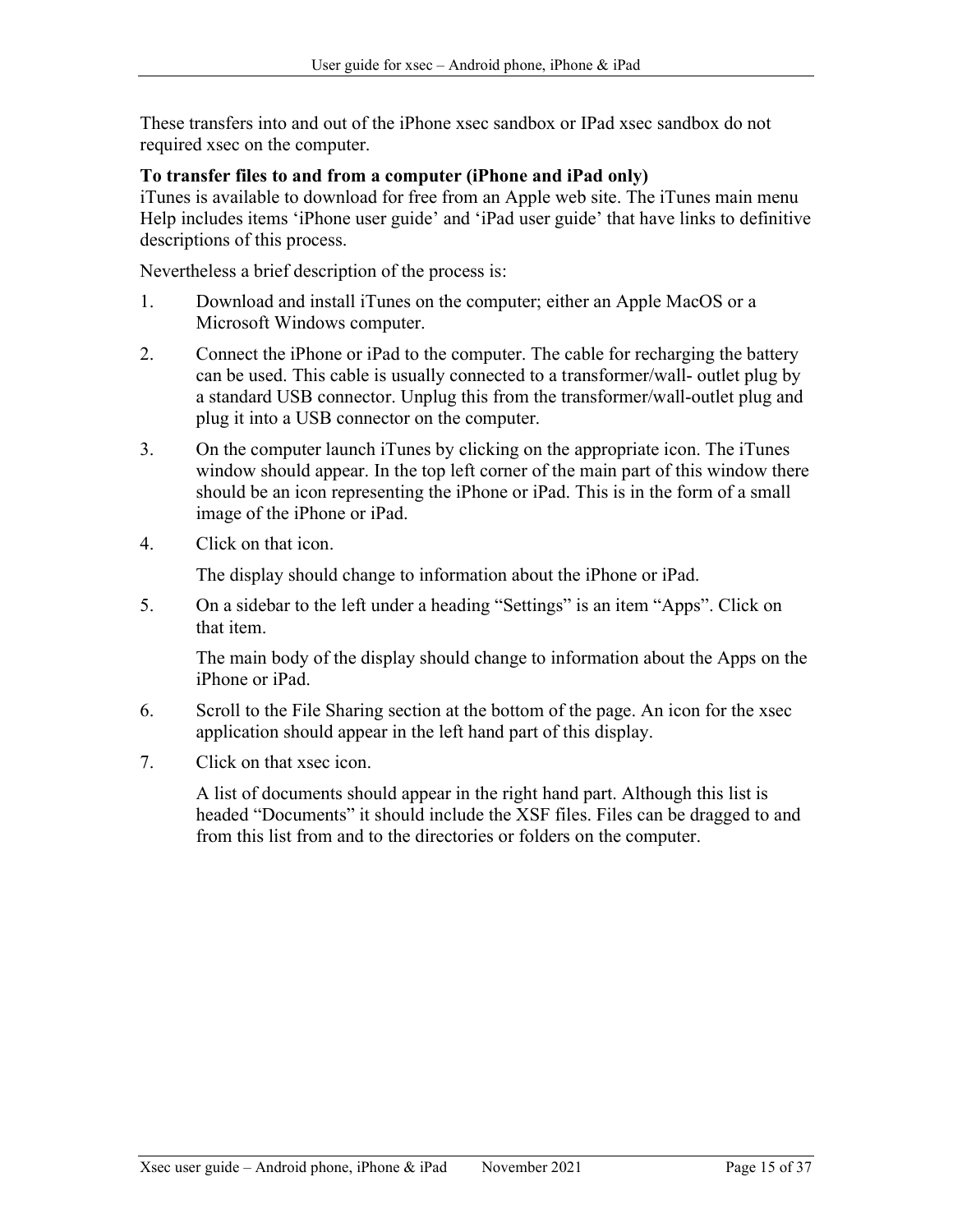Android phone, iPhone & iPad

# Materials

At a glance: Materials on an Android phone or an iPhone or iPad are described here. The General – Materials section describes aspects of the materials edit facilities that are common to all the hardware platforms.

# The main Materials tab

Material names are listed on the Materials tab; one of the main tabs described in the Android phone, iPhone & iPad - Introduction under Lists of Entities.

The Material edit facilities are **Entity edit facilities** as described in the Android phone, iPhone & iPad - Introduction. Here is an elaboration on that description.

Button – "Import material from another XSF file" on this Materials tab is described in Android phone, iPhone  $\&$  iPad – Files under Other files.

# Material edit facilities

A tap on a material name in the list of materials will open the editor for that material.

On a phone the first of four panels will appear in the display. The first two of these panels contain choices and parameter values that define the material while the third contains a graphic image of the stress/strain relationship and the fourth the numbers represented in that image.

On an iPad a graphic image of the stress/strain relationship occupies the whole display and there is a panel that overlays that image top centre and contains both those first two panels as well as various buttons with self explanatory captions.

# First two panels – First panel

At the top of the first panel is a label "Code=" with a selection box. The alternatives offered are the names of various standard code documents that describe a material and also the alternative "Properties as described".

The alternative "Properties as described" leads to the general material description facilities. This first panel is mostly blank but the information on the other material description panels is all editable. This is very universal so that practically any design code can be accommodated. It is envisaged that the usual materials used at any particular locale will be described with this facility and kept in a xsf file. Once described the materials can be copied into each new job using the "Import material from another xsf file" button on the main materials tab.

With the other alternatives the various parameters defined in the selected code document appear on this first panel in an editable form: the numbers indicating the values having a blue glow. However no other information is editable.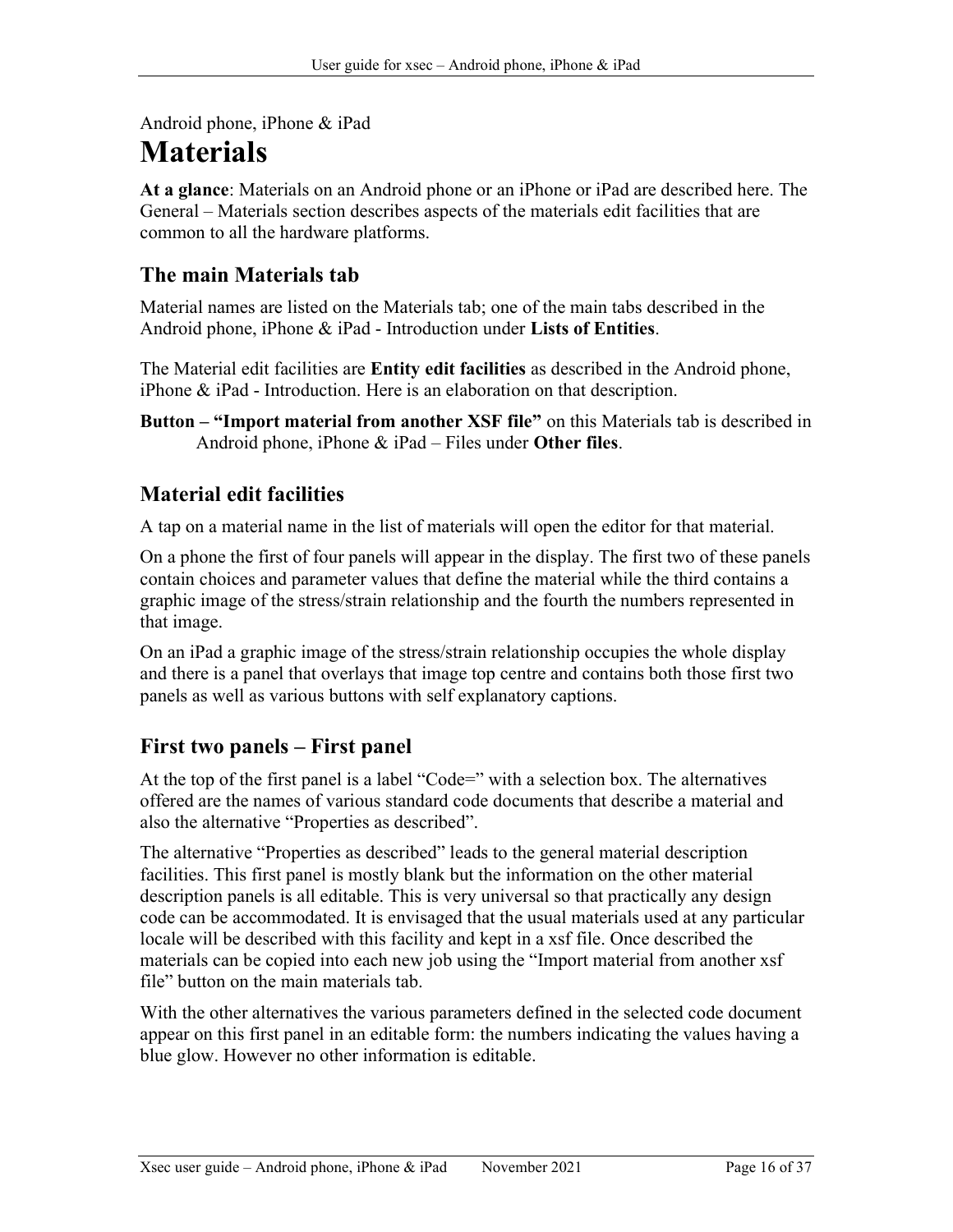With some of these alternatives in the "code" selection box a second selection box appears with a label "Clause=". The alternatives offered are references to various parts of the document identified as the "code".

The alternatives offered are described in General – Materials.

On a phone there is a "Write to text file" button on this first panel.

Button – "Write to text file" near the bottom on this first panel will cause a description of the material to be written to a text file as described in Android phone & iphone – Introduction, Files, Text Files.

There is also a next button in the top right corner that will reveal the second panel.

## First two panels – Second panel

At the top of the second panel is a label "Material kind=" with a selection box. The alternatives offered are material kinds. Under that is a line indicating a strain parameter depending on the material kind selected.

This is not able to be changed or edited unless the code selection is either "Properties as described" or "Linear elastic". The alternative material kinds and their strain parameters are:

- "Concrete" the parameter being "ultimate strain",
- "Steel that yields" the parameter being "yield strain",
- "Other" does not have a parameter.

If the code and clause selected imply a curved stress/strain relationship a sequence of straight lines approximates the curve. In these cases a heading "Tolerance on curves" appears on this second panel with above and below tolerance values. This is described further in General – Materials, Tolerance on curve, above and below.

Also described in General – Materials is a procedure to describe a material similar to a code material but fully editable. The code material is changed to "Properties as described".

On a phone this second panel has a next button in the top right corner that will reveal the third panel which presents a graphic image of the stress/strain relationship.

On an iPad the panel containing these first two panel has the following buttons:

- Button "Edit stress/strain" or "Inspect stress/strain" depending on whether or not the information is editable. This will cause the panel containing the first two panels to be hidden and a moveable panel to appear that presents the numbers represented in the graphic image. This is a graphic edit panel as described in the introduction of this volume.
- Button "Write to text file" will cause a description of the material to be written to a text file as described in Android phone & iphone – Introduction, Files, Text Files.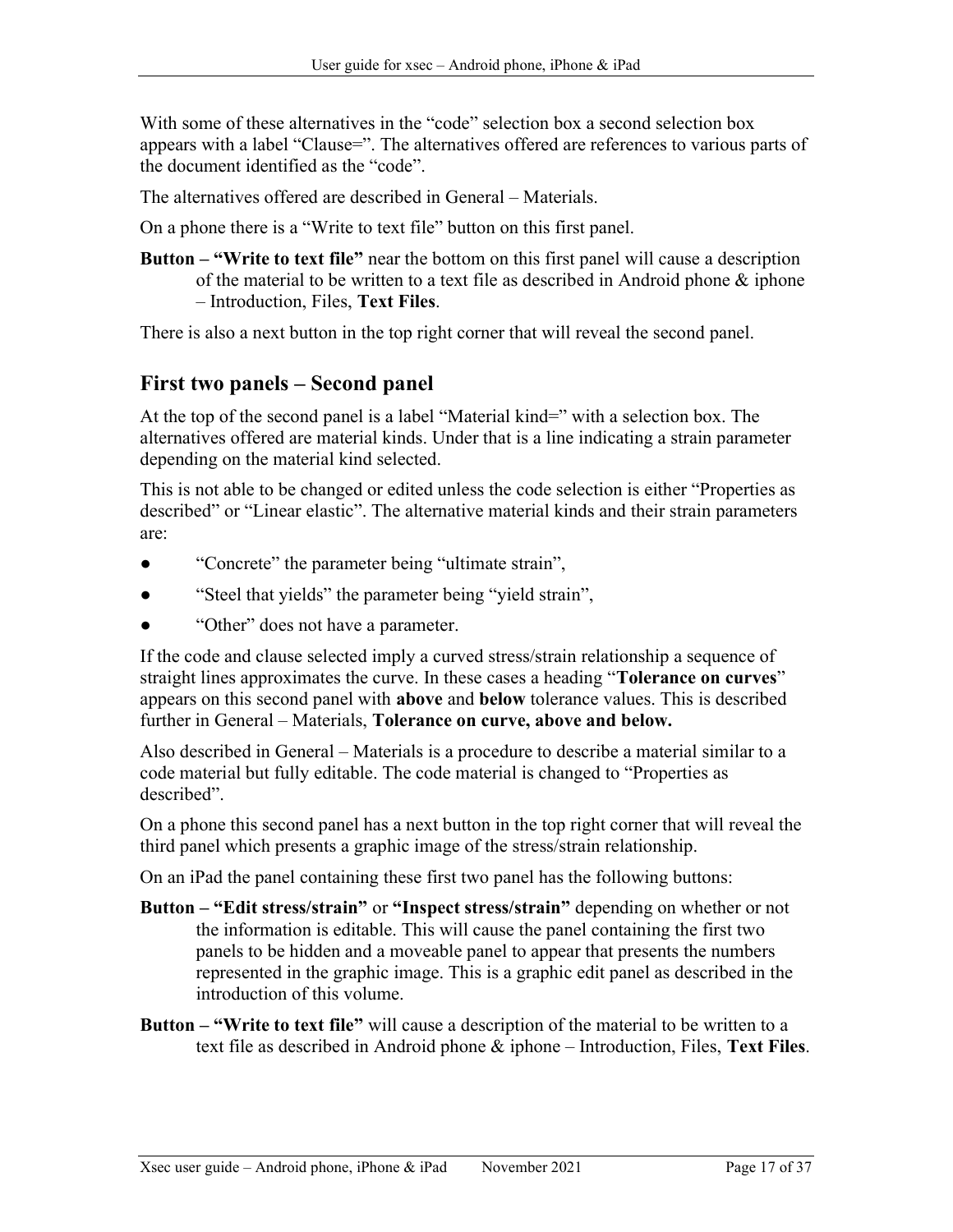Button – "Close material editor" will cause the material editor to be closed. The panel containing the first two panel will disappear and the panel with the main tab buttons will reappear with the materials tab selected.

## Stress/Strain relationship graphic image

The stress/strain relationship graphic image includes a grid in green and a blue line to indicate the nominated yield strain or the ultimate compressive strain.

On a phone the image is presented on the third of the four panels. If the information is editable the numbers that are represented on that image are presented on the fourth of the four panels. This is a graphic edit panel as described in the introduction to this volume.

On an iPad the image occupies the whole display. The numbers that are represented are presented on a moveable panel that overlays the image and is a graphic edit panel as described in the introduction to this volume..

If the code selection is "Properties as described" this is editable: the top toolbar has a  $'$ + button and the stress and the strain value have a blue glow.

This data input is completely general so that practically any standard design code can be accommodate.

There are the requirements that the strain values must be in increasing order and if there are both negative and positive strain values zero strain must be included.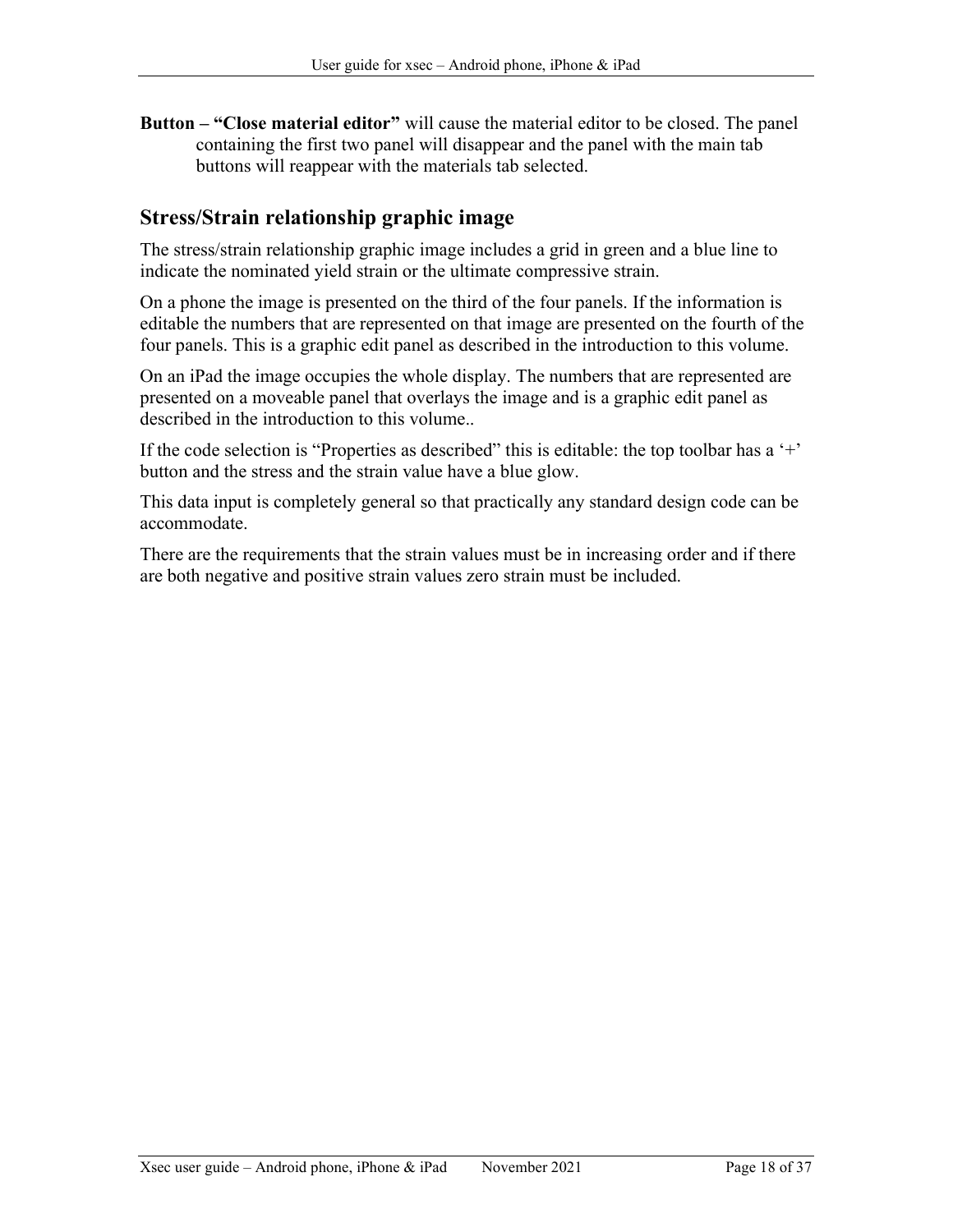Android phone, iPhone & iPad

# Components

At a glance: Components on an Android phone or iPhone or iPad are described here. The General – Components section describes aspects of the components edit facilities that are common to all the hardware platforms.

## The main Components tab

Component names are listed on the Components tab; one of the main tabs described in the Android phone, iPhone & iPad - Introduction under Lists of Entities.

The Component edit facilities are Entity edit facilities as described in the Android phone, iPhone & iPad - Introduction. Here is an elaboration on that description.

- Button "Import component from another XSF file" on this Components tab is described in Android phone  $\&$  iPhone – Files under Other files.
- Button "Write transformed section properties" on this Components tab writes a text file of the transformed section properties of the cross-section. This is a text file as described in Android phone & iPhone – Files under Text files. For each component it gives:
	- The total area
	- The centroid of that area in terms of the  $X$ ,  $Y$  axes.
	- The second moments of area about the  $X$  and  $Y$  axes.

Finally it gives the same information for the whole cross-section using modula ratios stipulated for each component.

None of this information is used in the main computations described under Load cases.

"+" button in the top right corner of the panel invokes facilities for adding a component to the list. A tap on this causes a change to a panel offering:

- Shape, typically of concrete.
- Point, typically an arrangement of steel bars.
- Cancel

A tap on a choice will cause the component list to reappear. If the choice was not "cancel" at the top of the list is a prompt "Enter a – component name" in grey text on a white background. A tap on that grey text will cause a virtual keyboard to appear at the bottom of the display so that a name can be entered.

The requirements of the name are described in Android phone, iPhone  $\&$  iPad – Introduction, Entity names.

A tap on a component name in the list will open the component editor for that component. The panel will change to the first panel of that editor and on an iPad the cross section image in the background will change in that all the components except the subject component will be dimmed so that the subject component is highlighted.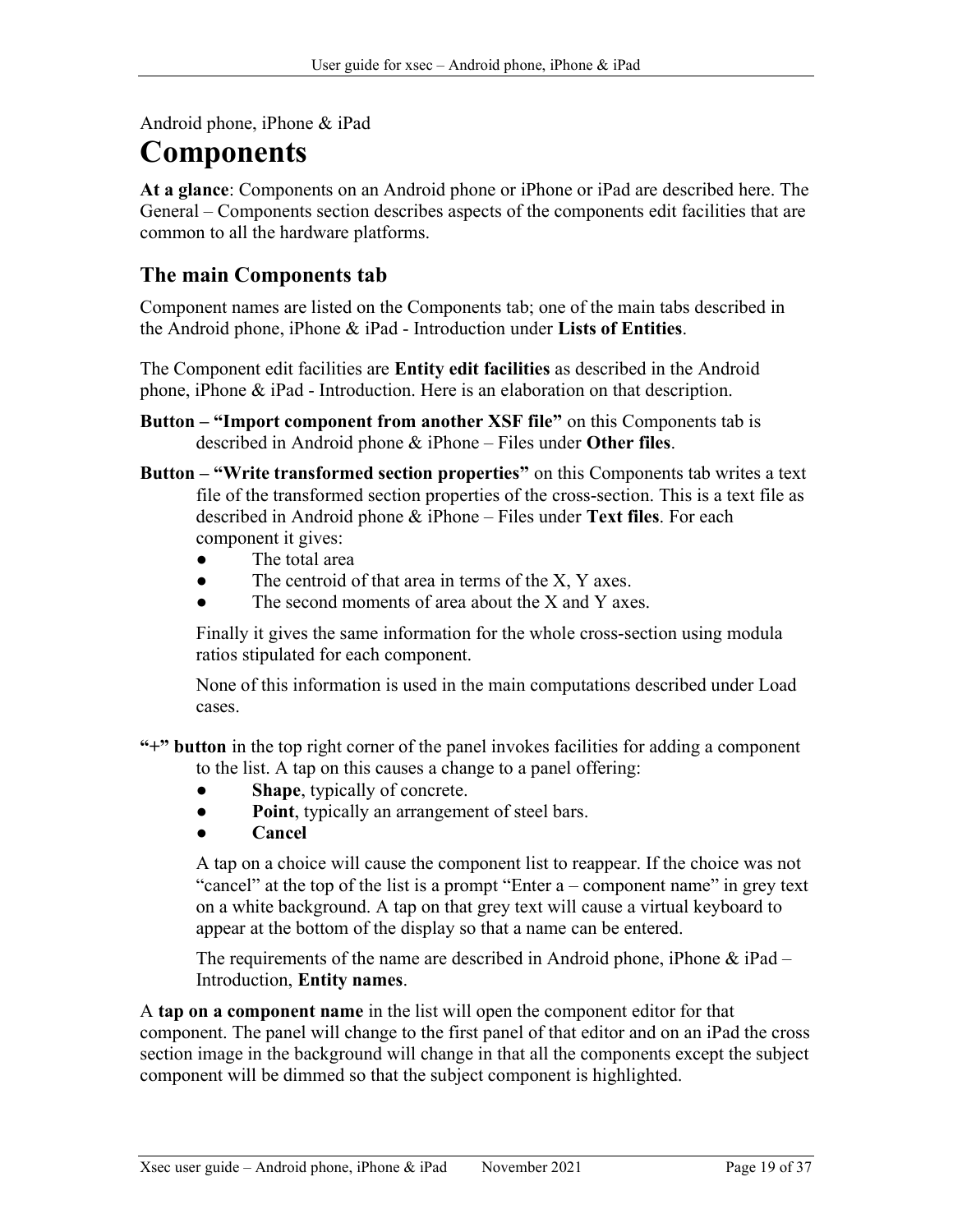The details of that editor panel depend on whether the component is a shape component or a point component.

## Shape component edit facility

The shape component edit facility has two parts:

- for the overall description of the component. This occupies two panels on a phone but only one on an iPad,
- for the corners that define the shape. This is graphical information as described in Android phone, iPhone & iPad Introduction, Graphical Information.

When the edit facilities for a shape component are invoked an overall description panel will appear. On a phone this will be the first of the two panels. The back button on this panel will close the edit facility and the list of entities panel with the main tab buttons will reappear. On an iPad there is a 'Close component editor' button.

At the top of the first panel is a label "**Modula ratio**=" and a number with a blue glow indicating it is editable. This is used for the transformed section properties but not in the computations described under Load Cases.

Under that is a label "**Material**=" with a selection box. The alternatives offered are the names of the materials that have been described.

Under that is a label "Shape described" and a segmented control offering **Anti-clockwise** and Clockwise. The corners that define the shape are objects in terms of the Graphical Information description and have an order. That order must be consistent with this control.

Button – "Write to text file" writes a description of the component to a text file as described in Android phone, iPhone & iPad – Introduction, Files, Text Files.

There is a heading Stage and Other distortions.

Under this heading is a label "In terms of reference axes" and under this is a selection box. The alternatives offered are the names of the load cases that have been described and also "Global". Each load case has reference axes and "Global" means the X, Y axes. Under that the selected axes are described; the X and Y of the origin and the angle of the reference axis in terms of the X, Y axes.

Also under that 'Stage and Other distortions' heading are two parts headed by labels "Stage distortion" and "Other distortion" respectively.

Each part has three lines labeled

- "Axial strain=".
- "Ref. ax. cur.=" that means "Reference axis curvature  $=$ ".
- "Other ax. cur.=" that means "Other axis curvature =".

and each line has a number with a blue glow indicating it is editable.

If the user does not intend to use the stage distortion and other distortion facilities in the application all these number should be set to zero.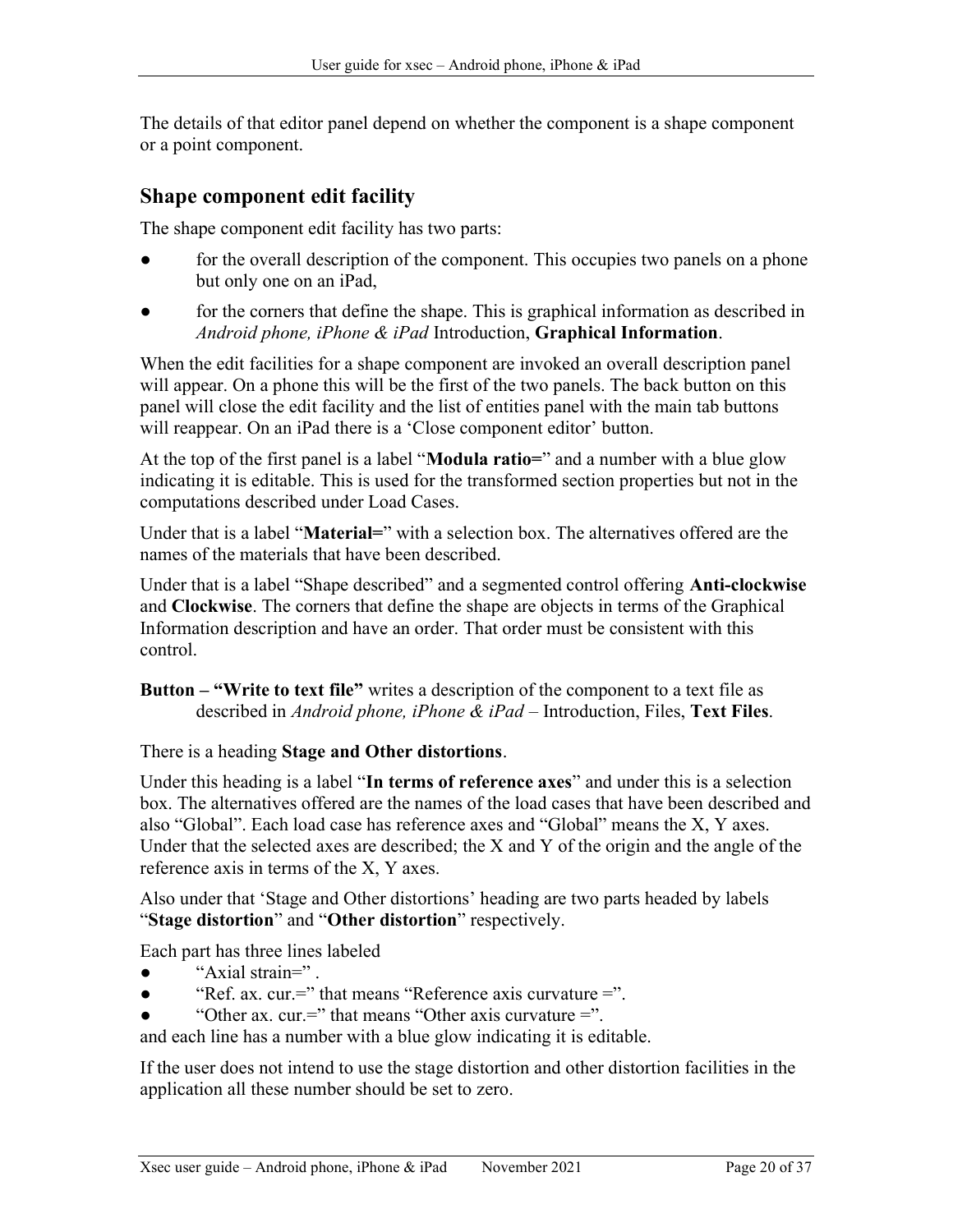The application includes facilities that automatically give values to these number: the "Adopt this load case as at a stage" button on a load case edit panel sets the stage distortion, and the "Apply this set" button on the time affect set edit panel makes contributions to the Other distortion.

Where these facilities suffice there is no need to edit these number. The need to edit these numbers is discussed in General – Components.

On a phone the next button causes a change to a panel that presents an image of the cross section. This has the subject component highlighted the same as the background image on an iPad. It also has a next button.

On an iPad there is a an 'Edit shape' button.

Both these buttons invoke a graphic edit facility. On a phone the next button now leads to a graphics edit panel. On an iPad the overall description panel is hidden and a moveable panel that is a graphics edit panel appears.

Both these graphic edit panel are as described in Android phone, iPhone  $\&$  iPad – Introduction, Graphical information, Graphic edit panel.

# Point component edit facility

The point component edit facility has two parts:

- for the overall description of the component. This occupies one panels.
- for each individual point. This is graphical information as described in *Android* phone, iPhone  $\&$  iPad Introduction, Graphical Information.

When the edit facilities for a point component are invoked the overall description panel will appear. On a phone the back button on this panel will close the edit facility and the list of entities panel with the main tab buttons will reappear. On an iPad there is a 'Close component editor' button.

At the top of the overall description panel is a label "**Modula ratio**=" and a number with a blue glow indicating it is editable. This is used for the transformed section properties but not in the computations described under Load Cases.

Under that is a label "Material=" with a selection box. The alternatives offered are the names of the materials that have been described.

Under that is a label "Section area  $=$ " with a number having a blue glow indicating it is editable. That number is the cross-sectional area associated with one point, usually the cross-section area of one steel reinforcing bar. This is used in the computations; both described under load cases and also the transformed section properties.

Further down is a label "Bar diameter  $=$ " with a number having a blue glow indicating it is editable. This is ignored by the computation described under load cases and also the transformed section properties. It is used with two buttons on the panel.

Button – "Compute from diam." Computes a cross-sectional area from the given bar diameter and puts the result in the number adjacent to the "Section area =" label.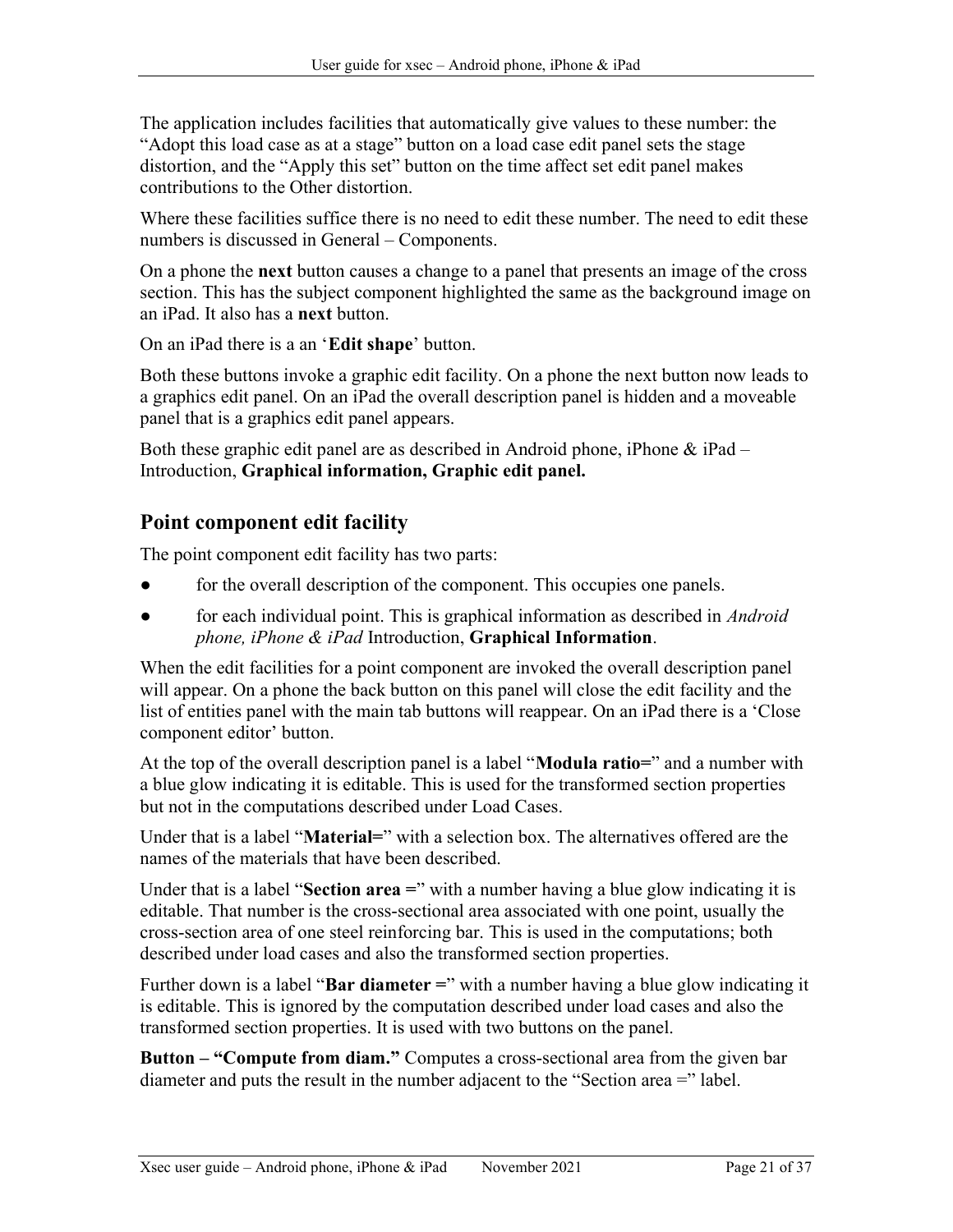Button – "Compute from area" Computes a diameter from the given sectional area and puts the result in the number adjacent to the "Bar diameter  $=$ " label.

Button – "Write to text file" near the bottom of this panel writes a description of the component to a text file as described in Android phone, iPhone  $\&$  iPad – Introduction, Files, Text Files.

On a phone the next button causes a change to a panel that presents an image of the cross section. This has the subject component highlighted the same as the background image on an iPad.

On an iPad there is a an 'Edit points' button.

Both these buttons invoke a graphic edit facility. On a phone the next button now leads to a graphics edit panel. On an iPad the overall description panel is hidden and a moveable panel that is a graphics edit panel appears.

Both these graphic edit panel are as described in Android phone, iPhone  $\&$  iPad – Introduction, Graphical information, Graphic edit panel. These graphic edit panels have data in addition to the co-ordinate paraments.

For the subject point the panel presents:

- the  $X$  value
- the Y value
- the other distortion strain value
- the stage distortion strain value

All these numbers have a blue glow indicating they are editable.

If the user does not intend to use the stage distortion and other distortion facilities in the application these "other distortion strain" and "stage distortion strain" values should be set to zero.

The application includes facilities that automatically give values to these number: the "Adopt this load case as at a stage" button on the load case edit panel sets this stage strain, and the "Apply this set" button on the time affect set edit panel makes contributions to this other strain.

Where these facilities suffice there is no need to edit these number. The need to edit these numbers is discussed in General – Components.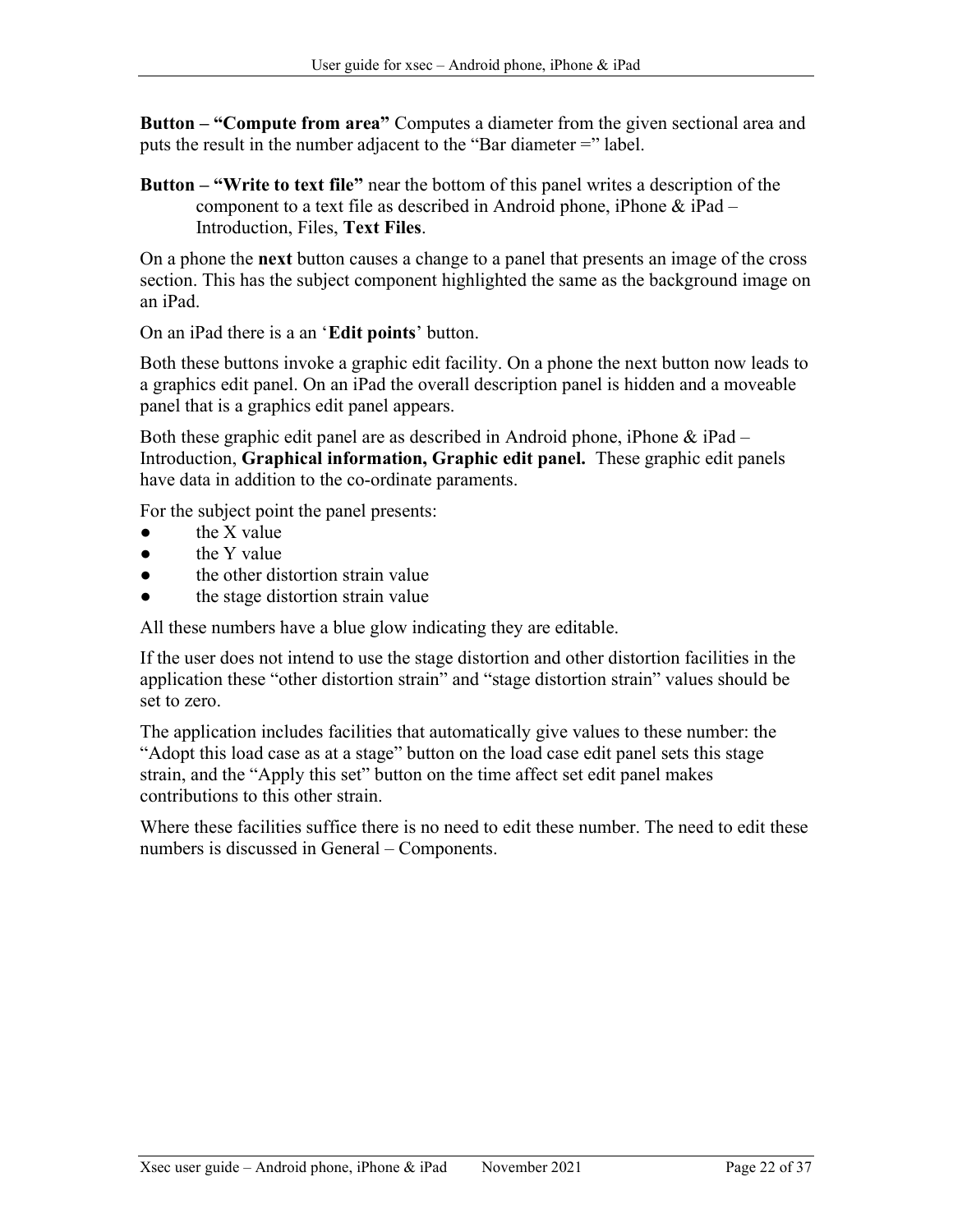Android phone, iPhone & iPad

# Load Cases

At a glance: Load cases on an Android phone, iPhone or iPad are described here. The General – Load Cases section gives an in-depth description of the processes mentioned here.

# What is a load case

The main computation facilities are provided in an entity called a "load case". Each cross-section can have several load cases associated with it. Each load case is intended to represent a particular situation in the life of the structural member that is of interest. Such matters of interest might be the ultimate strength, or the distortion under a known loading.

## The main Load cases tab

The load cases are listed on the Load cases tab; one of the main tabs described in the Android phone, iPhone & iPad - Introduction under Lists of Entities.

The Load case edit facilities are Entity edit facilities as described in the Android phone, iPhone & iPad - Introduction. Here is an elaboration on that description.

Button – "Zero all stage distortion" on this Load Cases tab is described in Chronological sequence.

# The input information

The kind of information to be input to a load case depends on the nature of the investigation. Nevertheless the information on the first panel that appears when the load case edit facility is invoked is the same for all load cases.

Reference axes: Associated with each load case is a set of reference axes that are part of the description of what is of interest. The orthogonal axes in the plane of the cross-section used to describe the cross-section are referred to as "the x, y axes". The axis of interest in a particular analysis may be anywhere on the plane. To accommodate this a second set of orthogonal axes is used. The axis of interest is referred to as the "reference axis" and the axis at right angles to that axis as the "other axis".

The x and y of the origin and the orientation angle of the references axis are input and edited on this first panel.

Switch – "Concrete displaced by bars": If this is on the computations take into account that part of the concrete is displace by the reinforcing. It is intended that this will normally be on. This can be set to off to obtain results for comparison with results from other computation facilities that do not account for the concrete displaced by the reinforcing.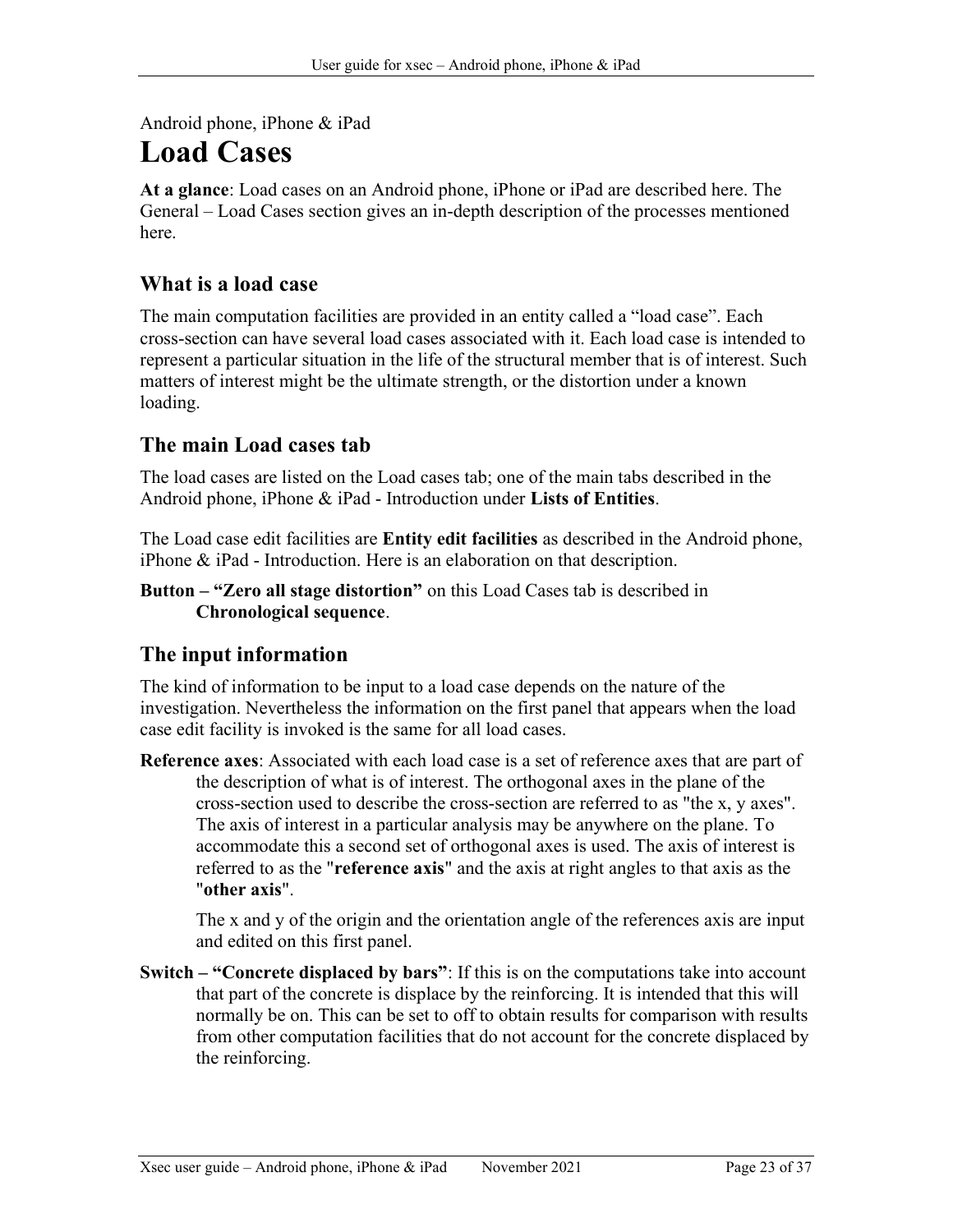Switch – "Restrained about other axis": This relates to the circumstances of the structural member. If this is on the member is restrained and the curvature about the other axis is zero. Otherwise the bending moment about the other axis is zero.

This can be important in computations involving trial and adjustment. Setting this to off adds a degree of freedom to the trial and adjustment process. Usually the expression "biaxial analysis" refers to an unrestrained case.

Maximum iterations: An integer number. Although this is on a specific load case it applies to all load-cases and all methods that use trail and adjustment. It is intended that this should normally not affect the computation. It is intended it should come into effect only when something is wrong. It is a limit on the total number of iterations as represented by the "It. Count" on the computation progress dialog. When this number is reached the computations stop and the buttons that change to another panel are enabled. ( next and back buttons on a phone or the 'Next' and 'Load case home' buttons on an iPad are enabled.)

There is a separate iteration count limit that applies only to the trial and adjustment on the curvature. This is in the inner most loop of the nested trial and adjustment routines used for two and three degrees of freedom. The count is reset to one each time that inner-most loop is invoked. The limit is set at 150 and cannot be changed by the user. Experience so far is that whenever this limit is reached something is wrong.

A suggested value for the overall maximum iterations is 2000. However this may not be appropriate in all situations.

- Iteration wait: An integer number. Although this is on a specific load case it applies to all load-cases and all methods that use trail and adjustment. However, it applies only when the "Show progress display" switch is On. The iteration wait controls the speed of the computation. It is approximately the wait between iterations in milli seconds. To slow down the progress increase this wait time. To speed up the progress decrease this wait time. However, if the wait time is too short the Stop, Step and Escape buttons will not work. In this regard the minimum wait time varies from device to device. The default value, 150 is intended to be above that minimum on most devices.
- **Method**  $=$  : A selection box; the alternative offered being the names of methods. Several different computation facilities are provided each of which is called a "method" and each method has a name.

Only one method can be current in a load case. However the current method can be changed at any time so that a combination of the methods can be used.

The various methods are:

- Ultimate bending moments. The input is the axial load and the main output is the ultimate strength bending moment about the reference axis. In the result:
	- At least one corner of a concrete component is at the ultimate compressive strain nominated for the material of that component.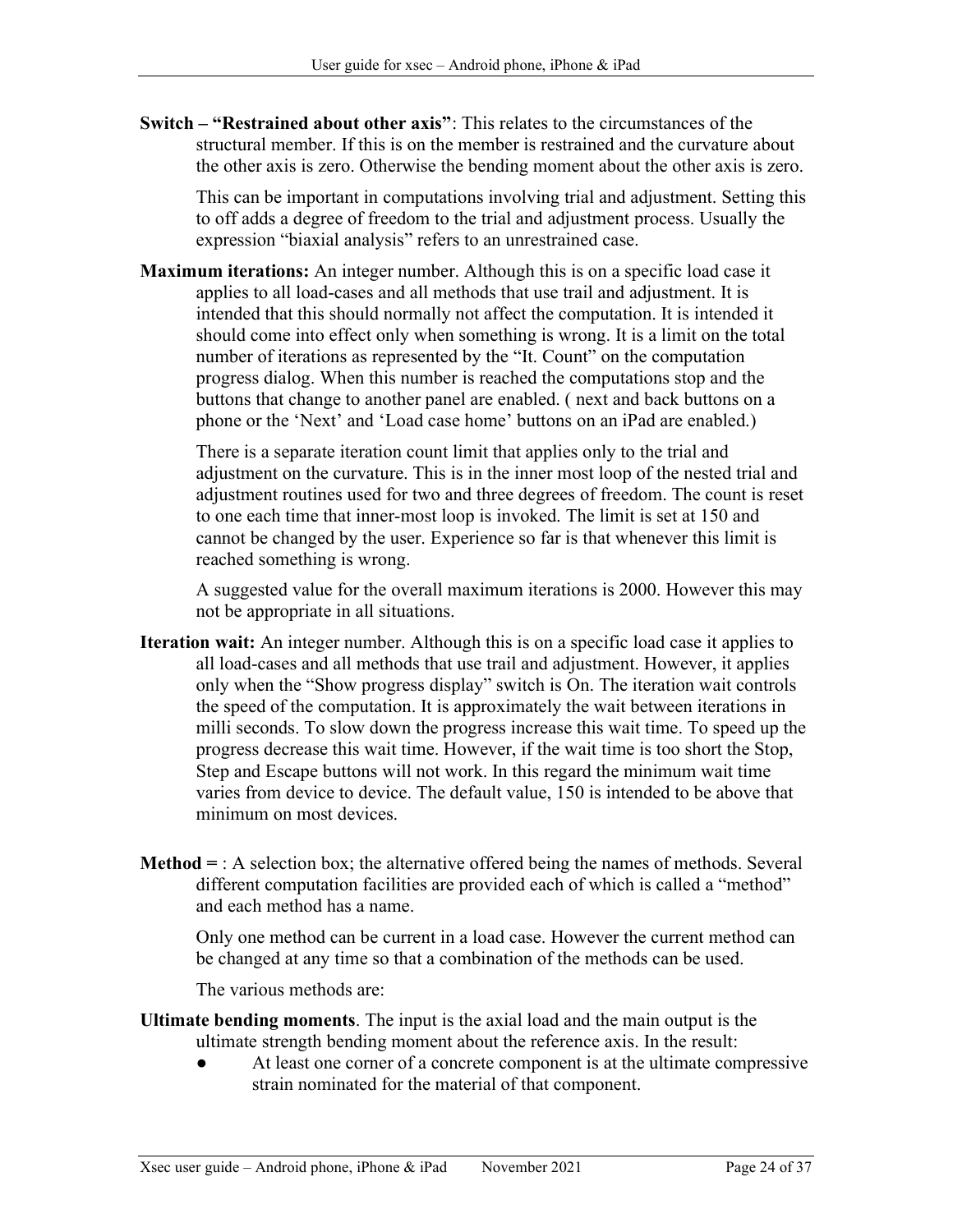- No corner of a concrete component is at a strain more compressive than its ultimate compressive strain.
- Yield bending moments. The input is the axial load and the choice of a reinforcing bar of steel that yields. The main output is the bending moment about the reference axis when that bar starts to yield. In the result the chosen reinforcing bar is at the strain nominated as the yield strain in the material description.:
- Utility:-Curvatures and one strain. The input is the curvature about the reference axis, the curvature about the other axis and the strain at the reference point. The output is the bending moment about the reference axis, the bending moment about the other axis and the axial load at the reference point.
- Utility:-Strain at three points. The input is the choice of three locations on the crosssection and the strain at each of those locations. The output is the bending moment about the reference axis, the bending moment about the other axis and the axial load at the reference point
- Given bending moment. The input is the axial load at the reference point and the bending moment about the reference axis. The output is the curvature about the reference axis, the curvature about the other axis and the strain at the reference point. This has been implemented for the unrestrained case but not yet for the restrained case. Thus in the result the bending moment about the other axis is zero.
- Utility:-Curvatures and Axial load. The input is the axial load at the reference point, the curvature about the reference axis and the curvature about the other axis. The output is the strain at the reference point, the bending moment about the reference axis and the bending moment about the other axis.

On this first panel of the load case edit facility are various buttons.

Button – Next: This changes to a panel specific to the selection method.

- Button "Adopt this load case as at a stage": This is intended for use after the computations. It sets the stage distortion of all the components to the total distortion of this load case. It requires that the current result is valid but it makes all the results invalid. The use of this is explained further under Chronological Sequence.
- Button "Write result to a text file": In response to this a description of the load case is written to a text file. Such text files are explained in the Android phone & iPhone - Introduction, Files, Text Files.
- Button "Display result" on an iPad only: This changes to the general result panel. If the result is not valid this is dimmed and not enabled.
- Button "Close load case" on an iPad and the Back button on a phone: This closes the load case changing the panel back to the entity list panel with the main tab buttons.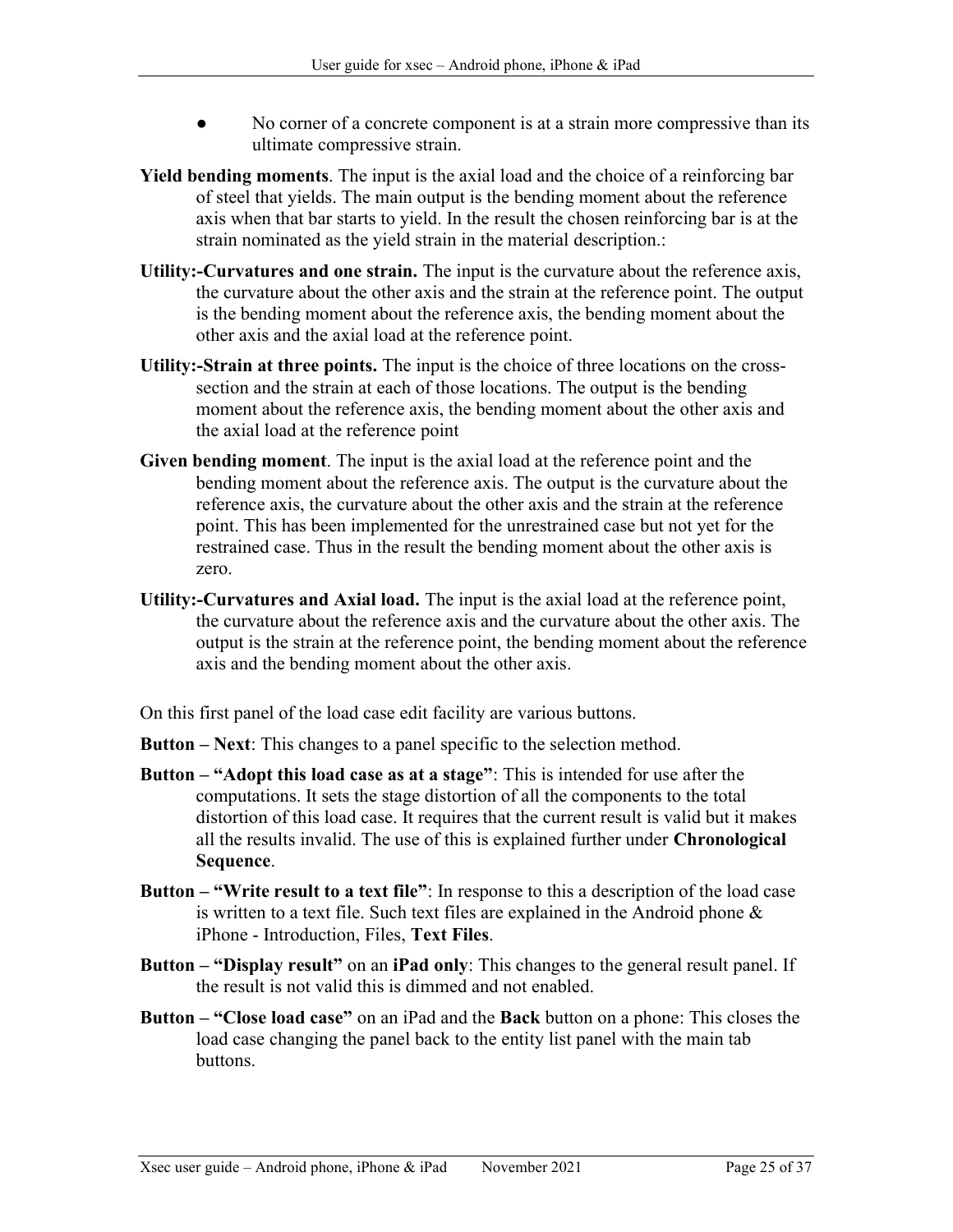## Methods that do not provide automatic trial and adjustment.

The "Utility:-Curvatures and one strain" and "Utility:-Strain at three points" methods simply invoke the explicit algorithm.

With these methods the **next** button on the **first panel** leads to a panel that has provision for the input variables, a "Compute loading" button and below that provision for the resulting three loading variable.

The next button on this panel leads to the general result panel described under **General** Result Panel.

Utility: Curvatures and axial strain: input is values for the three distortion variables and the output is the three loading variables.

Button - "Set input to current case" has a purpose when other methods are used in combination. The methods that provide automatic trial and adjustment have some of the loading variables in the input and some of the distortion variables are in the output. To accommodate this there are two sets of memory locations for the six variables; one set of six for the input and another set of six for the output. This button copies the three distortion variables from the output set to the input set.

Utility: Strain at three points: input is the location of three points and values for the strain at those three points.

It is required that the three points are not in a straight line. The application automatically checks for this and can give an error message. An example of three points that are not in a straight line are the two concrete corners on the top of a rectangular beam and the centre of a reinforcing bar near the bottom.

It is not necessary each point is a corner of the concrete or the centre of a bar. Nevertheless there is a facility for choosing a point if it is to be a corner of the concrete or the centre of a bar.

Button - "Choose a point or corner" A graphic edit panel that has a component selection box appears. Any point or corner can be selected.

When the back button on a phone or the "Choose" button on an iPad is tapped the graphic edit panel disappears and the X, Y and load case strain displayed appear on the main input panel.

If the strain at a particular point is to be related to the stress/strain relationship of the material then the "other" distortions and the "stage" distortion need to be taken into account. Examples to illustrate this requirement are:

- where the concrete is to be at the ultimate strain
- where a steel bar is to be at the first yield strain.

There are facilities for this computation. If the material is of kind "concrete" or of kind "steel that yields" then the recorded ultimate strain or yield strain can be used.

Switch – "Use current strain values". When this is on the current strain values are used. Note it is the load case strain that will be used. This has a purpose when the result from another method is to be investigated further.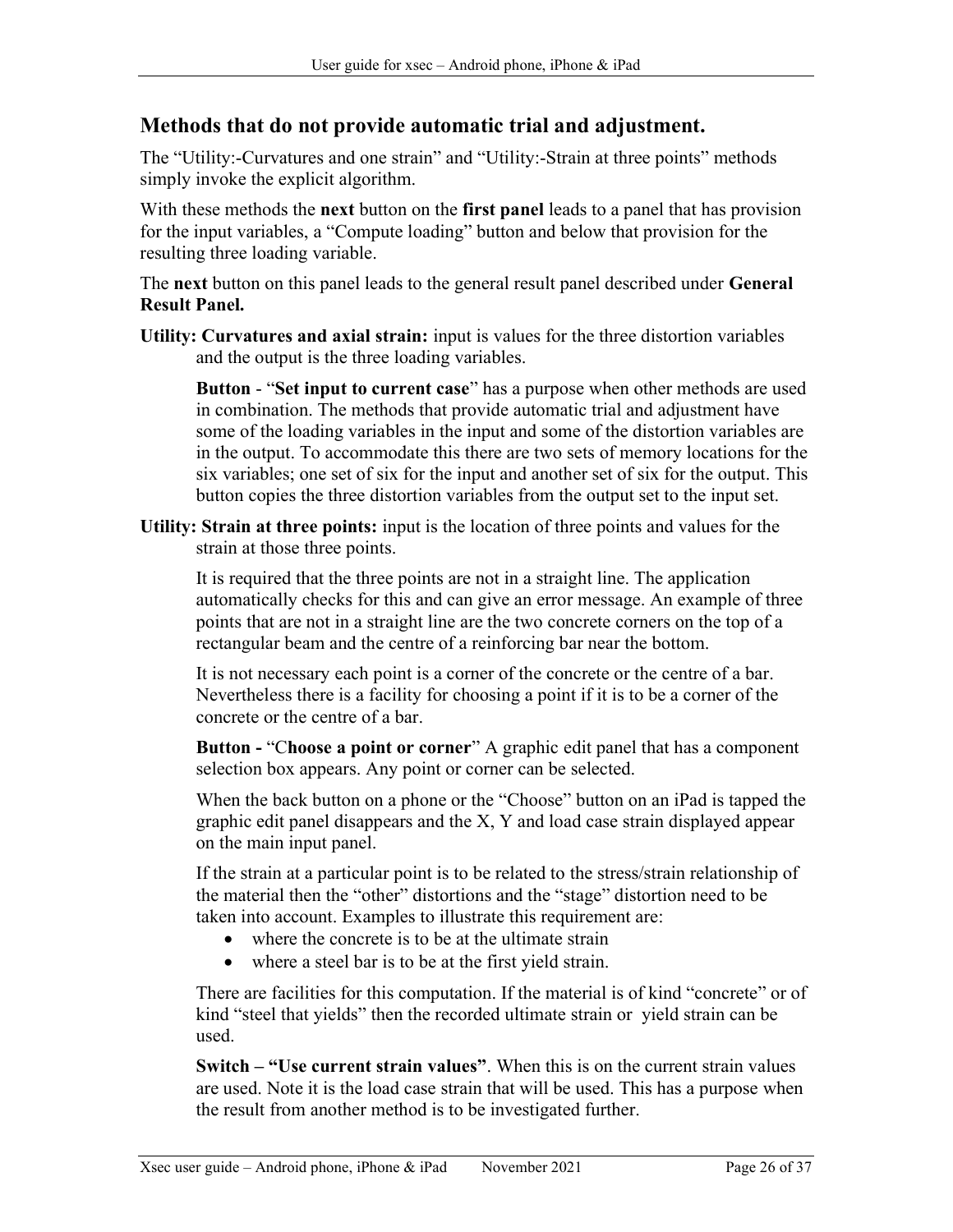When this switch is off the stress-strain can be manipulated although it will be the corresponding load case strain that is used. If the material of the selected component is "concrete" or "steel that yields" a second switch appears; "Use specified strain".

If the material is not "concrete" and not "steel that yields" or this second switch is off then the number for the stress- strain has a blue glow indicating it can be edited.

Switch – "Use specified strain". When this switch is on the stress-strain is set to the ultimate strain or yield strain of the material and the corresponding load case strain is used.

When this switch is off the the number for the stress- strain has a blue glow indicating it can be edited.

Note: At this stage in the development the application does not record the details of this computation in the XSF file. Only the resulting location and load case strain at that location are recorded.

### Methods that provide automatic trial and adjustment.

With methods that provide automatic trial and adjustment the next button on the first panel leads to a sequence of panels specific to the selected method. There is one or more panels that present the data input facilities, a panel that presents a computation progress dialog and the last, a panel that presents the computation result. A button on that result panel leads to the general result panel described under 'General Result Panel'.

A button on the last data input panel starts the computations and changes the panel to the computation progress panel. On a phone this is the next button and on an iPad there is a 'Compute' button.

That last data input panel also has a 'Show progress display' switch. When this is off the progress panel is blank and there is an automatic change to the result panel when the computations finish . Also the computation are faster; so fast that often it appears that the progress panel is not shown at all.

Axial load and a tolerance on that axial load is a required input for all these methods.

Curvature deviation first estimate and a curvature deviation increment is also required for the unrestrained case. A first estimate of zero usually works. Other values can reduce the computation time. An increment of five degrees is suggested.

### A subject location

Each method has a subject location. This is usually a corner of a shape component, or at a point in a point component although it may be anywhere on the cross section. The computation progress panel displays the subject location.

The 'Ultimate bending moments' method determines it automatically. The 'Given bending moment' method with the 'Ignore first estimate' switch on also determines it automatically.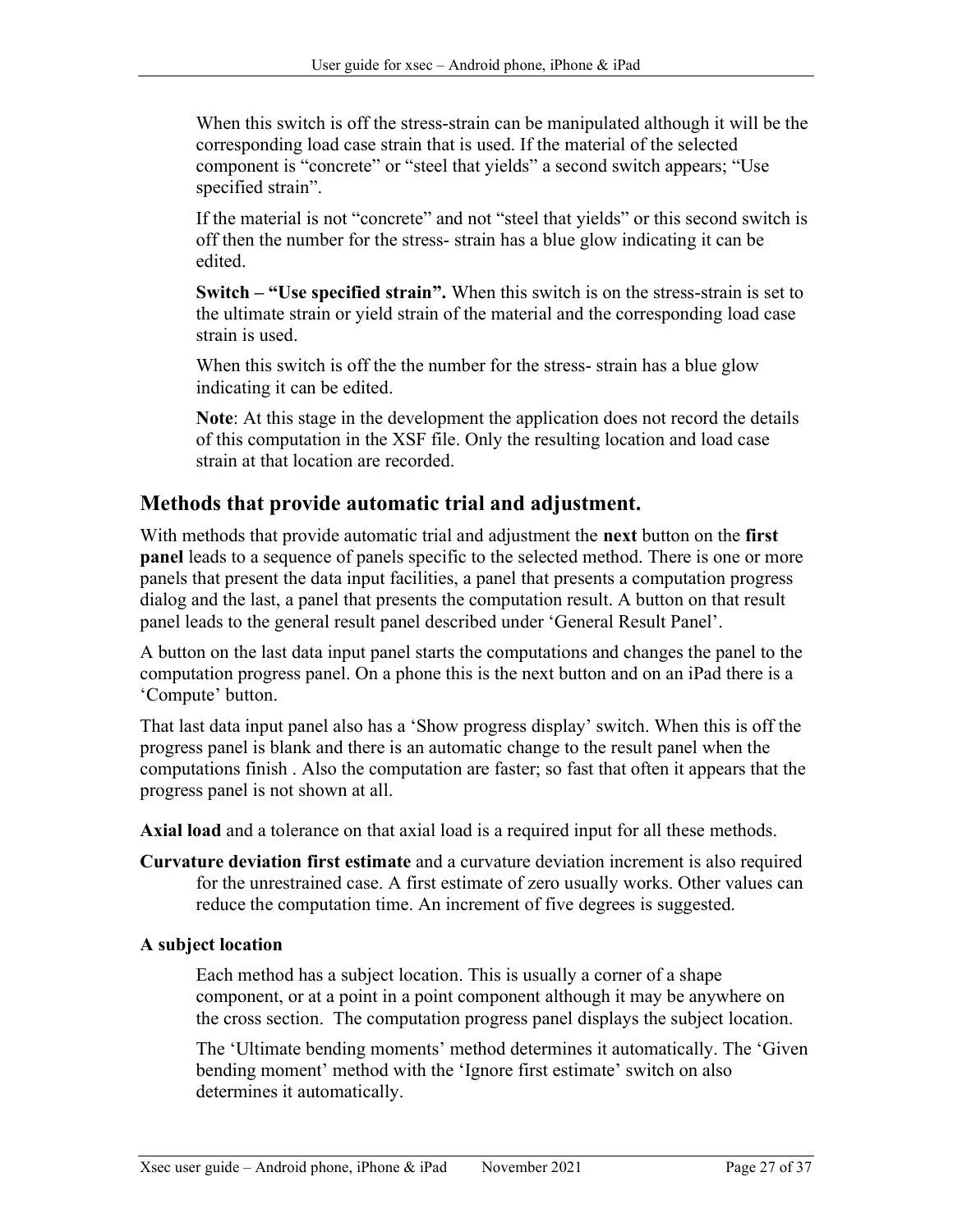In other circumstances it is determined by the user.

Several of the methods have input facilities for a strain value 'at' and an X and a Y value. That X, Y is a subject location. Where all this is under a heading 'First estimate' it is only the strain value that is variable in the automatic trial and adjustment: the subject location is constant.

The other input requirements for each method are:

Ultimate bending moments method requires no other input.

Yield bending moments method requires the load case strain at the yielding reinforcing and the location of that reinforcing. There is a facility to choose a bar.

Button – "Choose a bar" A graphic edit panel with a component selection box appears. Any point in any component of steel that yields can be selected.

When the back button on a phone or the "Choose" button on an iPad is tapped the graphic edit panel disappears and the X, Y and load case strain displayed appear on the main input panel.

The yield strain nominated in the material description is a stress-strain so the "other" strain and the "stage" strain need to be taken into account. This can be automatic.

Switch – "Use specified strain" If this is on the strain stipulated in the material description is used. If this switch is off the stress-strain has a blue glow indicating it can be edited.

In either case it is the corresponding load case strain that appears in the main input panel.

Note: At this stage in the development the application does not record the details of this computation in the XSF file. Only the resulting point location and load case strain at that point are recorded.

Given bending moment method requires a bending moment and a tolerance on that bending moment. The first estimate facilities include a strain at a subject location. Also there is a switch to ignore the first estimates and a button to automatically determine first estimates.

Switch – "Ignore first estimates": When this switch is on the ultimate bending moment method is invoked at the start to determine a subject location and the strain at that location. Then, that strain is adjusted with the objective of the computed bending moment being of the stipulated value.

At a successful result the first estimates are automatically set to the values in the result. Those first estimates might be good for a subsequent computation with different but similar input information. Thus setting this switch off might save computation time.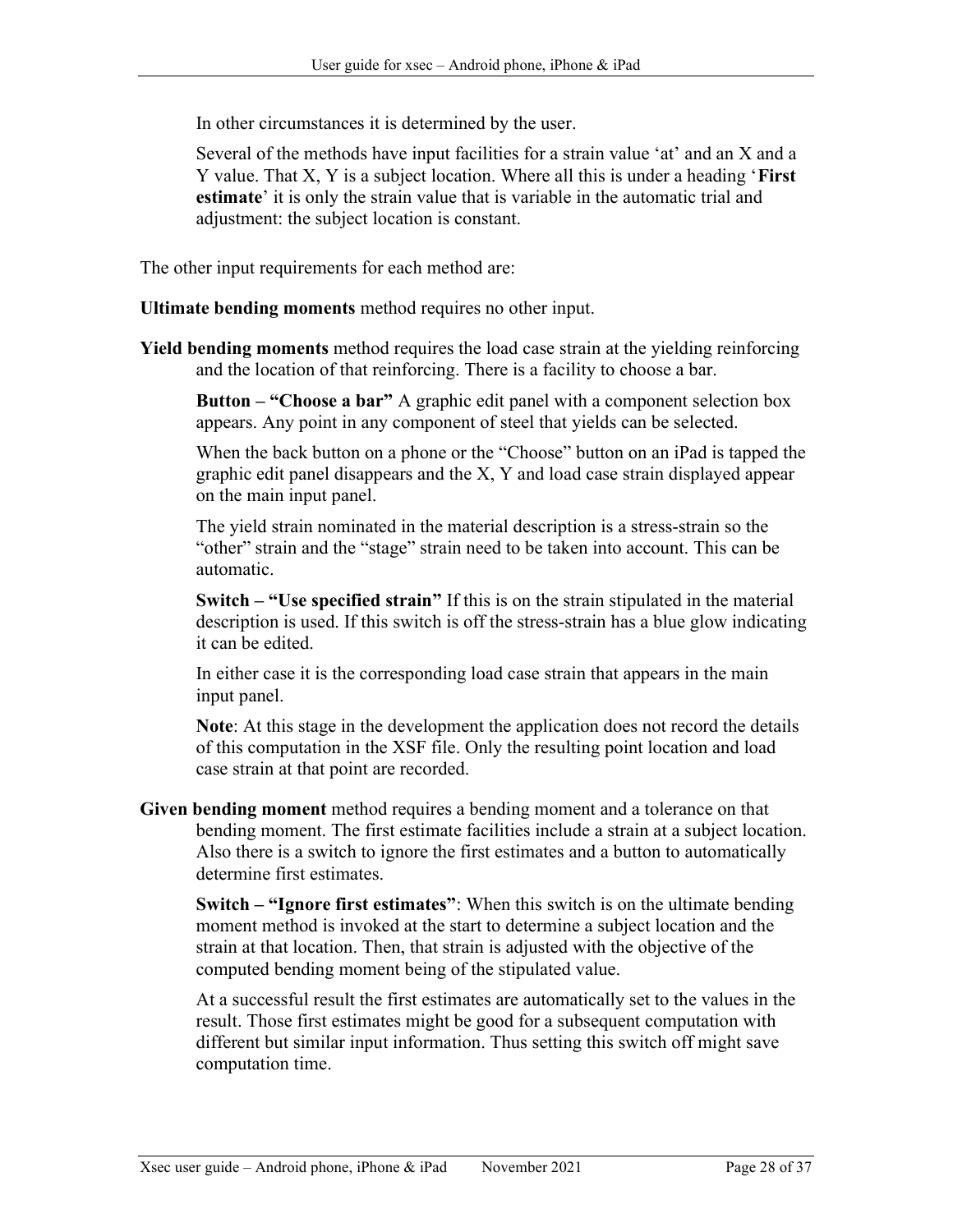Button – "Set first estimates to current case": Another reason for setting the "Ignore first estimates" switch off is when the ultimate bending moment method will not work. Other methods can be used to determine starting values for the strain adjustments with the bending moment objective.

This button leads to facilities where any corner or point of any component can be chosen as the subject location and the strain at that corner or point is set as the first estimate. It is envisaged computations with another method were done before the method was changed to Given bending moment and this facility used.

Utility:- Curvatures and axial load requires a value for the curvature about the reference axis and the curvature about the other axis. This does not have facilities for a curvature deviation first estimate: curvature deviation is irrelevant. It does have facilities for a first estimate strain at a subject location and also an "Ignore first estimate" switch. When this is on the first estimate strain is zero.

This last input panel has a switch:

Switch – "Show progress display": If this is on data indicating the computation progress will be displayed on the progress panel. The progress panel has buttons that control the progress. If this switch is off the progress panel will be blank, the computations will be faster and the trial and adjustment result panel will appear automatically.

If the "Show progress display" switch is on a second switch is visible:

Switch – "Auto start computations": If this switch is off the Step or Go buttons on the progress panel will be required to start the computations.

On a phone the next > button on the last input panel invokes the computations and on an iPad there is a 'Compute' button on the last input panel..

### Nested one-dimensional routines

The application uses one-dimensional trial and adjustment routines nested one within another to achieve two and three dimensional trial and adjustment.

Inner-most loop: The Ultimate bending moment method, Yield bending moment method and Given bending moment methods do adjustments of the reference axis curvature magnitude with the objective of the axial load having a stipulated value. This is the inner most loop. It is an adaptation of a well established computation procedure described in most standards texts. Trial and adjustment on the depth of the neutral axis described in the texts is tantamount to adjustments of the curvature magnitude with the objective of the axial load having a particular value.

Middle loop: In the unrestrained case this inner most loop is within a routine that adjusts the curvature deviation angle with the objective of there being zero bending moment about the other axis.

Outer-most loop: For the Given Bending Moment method this middle loop is within a routine that adjusts the strain at the subject location with the objective of the bending moment having a stipulated value.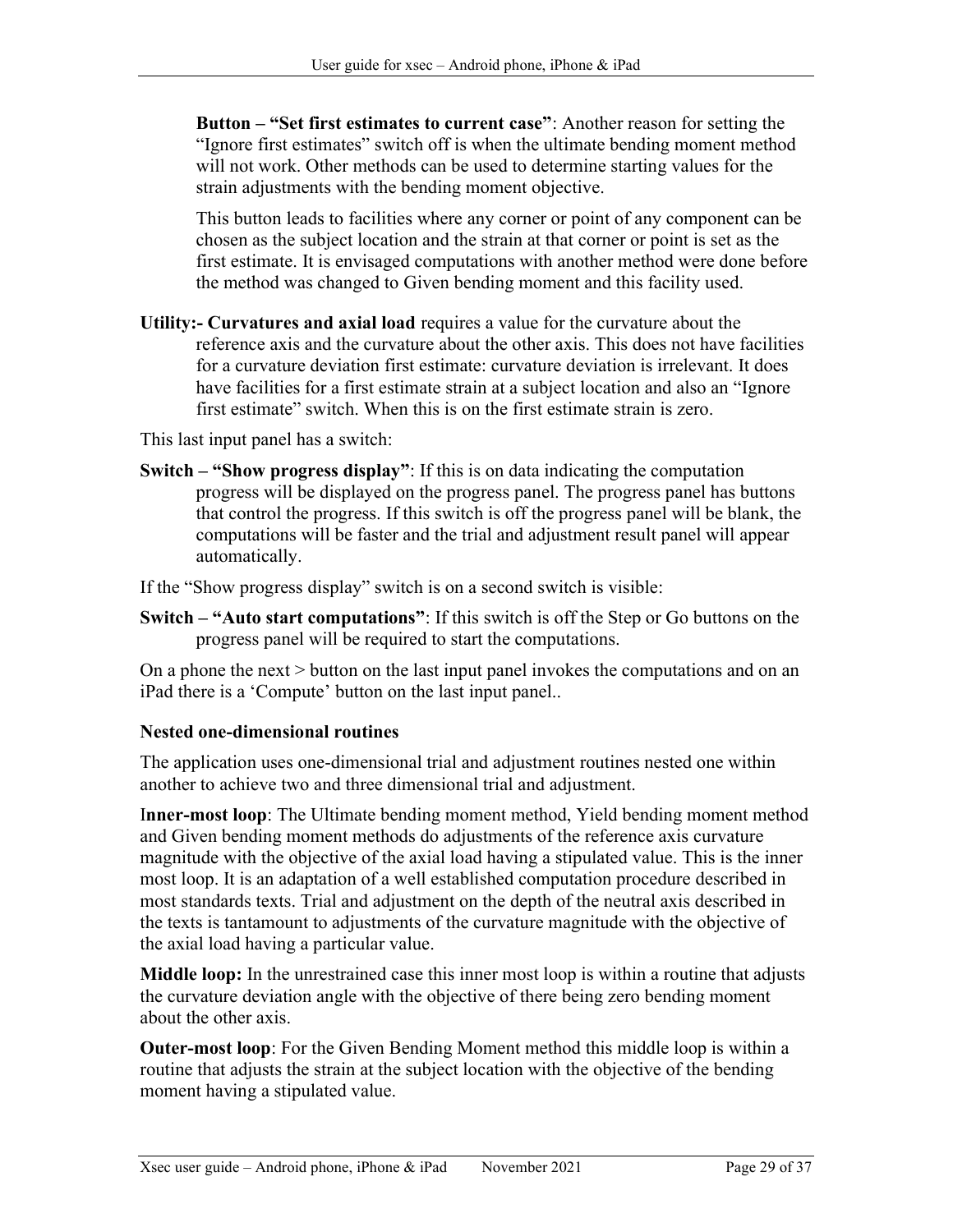## The computation progress panel

### Process control

While a computation involving trial and adjustment is in progress a progress panel is visible and the next, back and 'Load case home' buttons are disabled.

If the "Show progress display" switch is On information indicating the progress is displayed and there are buttons labeled 'Stop', 'Step', 'Go' and 'Escape':

Escape: The escape button will cause the computations to be abandoned and the next, back and 'Load case home' buttons to be enabled.

Stop: The stop button will interrupt the computation so the various numbers displayed can be inspected.

Step: Step will cause one cycle of the computations.

Go: Go will cause the automatic trial and adjustment to resume.

If a solution is found, a problem is encountered or the Escape button is tapped: the computations stop, a note appears above these buttons indicating why, these buttons are disabled and on an phone the next and back buttons are enabled and on an iPad the 'Next' and 'Load case home' buttons are enabled.

The next button leads to a panel that displays the trial and adjustments result.

### Progress display

The top four lines of the progress display identify a subject. The meaning of this depends on the method that invoked the display. Generally a particular location on the crosssection is identified that is the subject location.

Under that is the heading 'It. Count=' where the number of cycles of the computations is displayed.

Below that are three parts separated by spaces that correspond to the three degrees of freedom in the trial and adjustment. These are not all visible all the time: they don't have meaning all the time.

The inner-most loop is represented by lines labeled "Curvature=" and "Ax. load error=". These show a curvature value and the corresponding error in the computed axial load. Immediately above those lines there may be lines labeled "Cur. Dev.=" and "Subject strain=" that show the curvature deviation and the strain at the subject location used in the computation of that axial load error.

The middle loop is represented on lines labeled "Cur. dev.=" and "Mom. Other  $Ax="$ " that display a curvature deviation and an other axis bending moment result. These result from the last cycle of the inner-most loop in which the axial load error was within tolerance.

The outer-most loop is represented on two lines labeled "Subject strain=' and "Mom. Error=" that display a strain at the subject location and the resulting error in the reference axis bending moment. These result from the last cycle of the middle loop in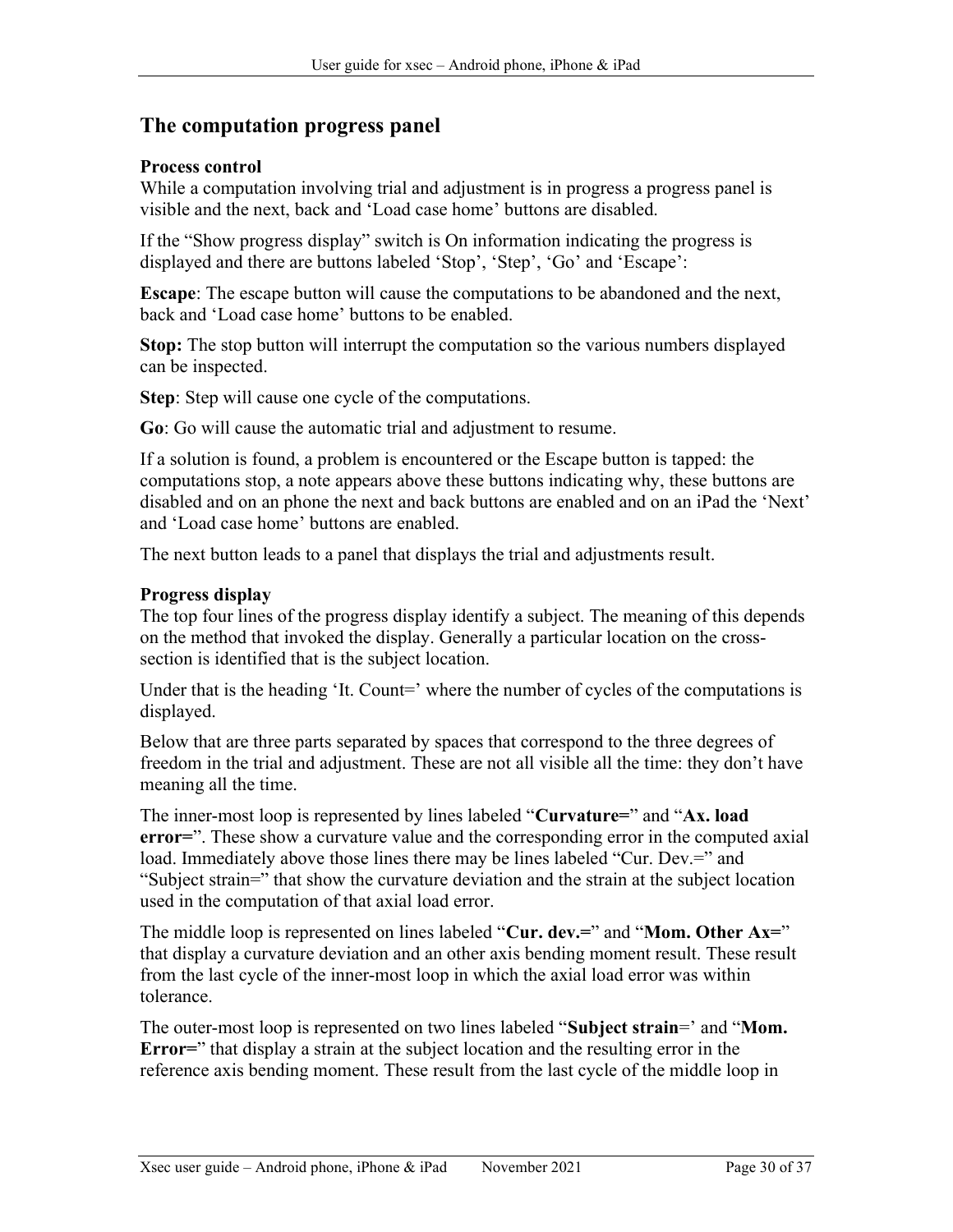which the other axis bending moment was within tolerance. (The other axis bending moment tolerance is one thousandth of the reference axis bending moment magnitude.)

# Trial and adjustment result panel

The trial and adjustment result panel sets out the values for the six variable in terms of the reference axes and also possibly a comment on the trail and adjustment process. The distortion represents only the Load-case distortion.

Sometimes two set of values for the six variables are displayed. This can occur only when the automatic trial and adjustment process fails. It is envisaged that possibly one of these result sets is useful in that the loading variables are close to known values that are of interest.

A segmented control allows the user to choose between the two and the chosen result is displayed on the General result panel and result detail facilities.

On a phone the next button leads to the general result display. On an iPad there is a 'Display result' button.

## General result panel

The general result panel is available for all the computation facilities whether or not trial and adjustment is involved.

#### The overall result

The first panel sets out the overall result in various forms.

In this the distortion values represent only the Load-case distortion.

The first two lines describe the reference axes and the next six lines display the six variable in terms of those reference axes.

This is followed by the bending moment expressed in polar co-ordinates. This is the bending moment with the axial load at the origin of the references axes although the orientation angle is in terms of the global X, Y axes.

Then, if there is an axial load the cartesian co-ordinates of the axial load in terms of the global X, Y axes.

At the bottom is an account for the axial force in the various kinds of materials. Here the expression "mild steel" means "steel that yields".

On a phone the next button leads to panels that give details of each corner and each point. On an iPad there is a 'Inspect result details' button.

### Result details at each corner and point

Each panel for the result details gives information pertaining to one object; corner or point. They are graphic edit panels with a component selection box as described in Android phone, iPhone & iPad – Introduction, Graphical information, Graphic edit panels.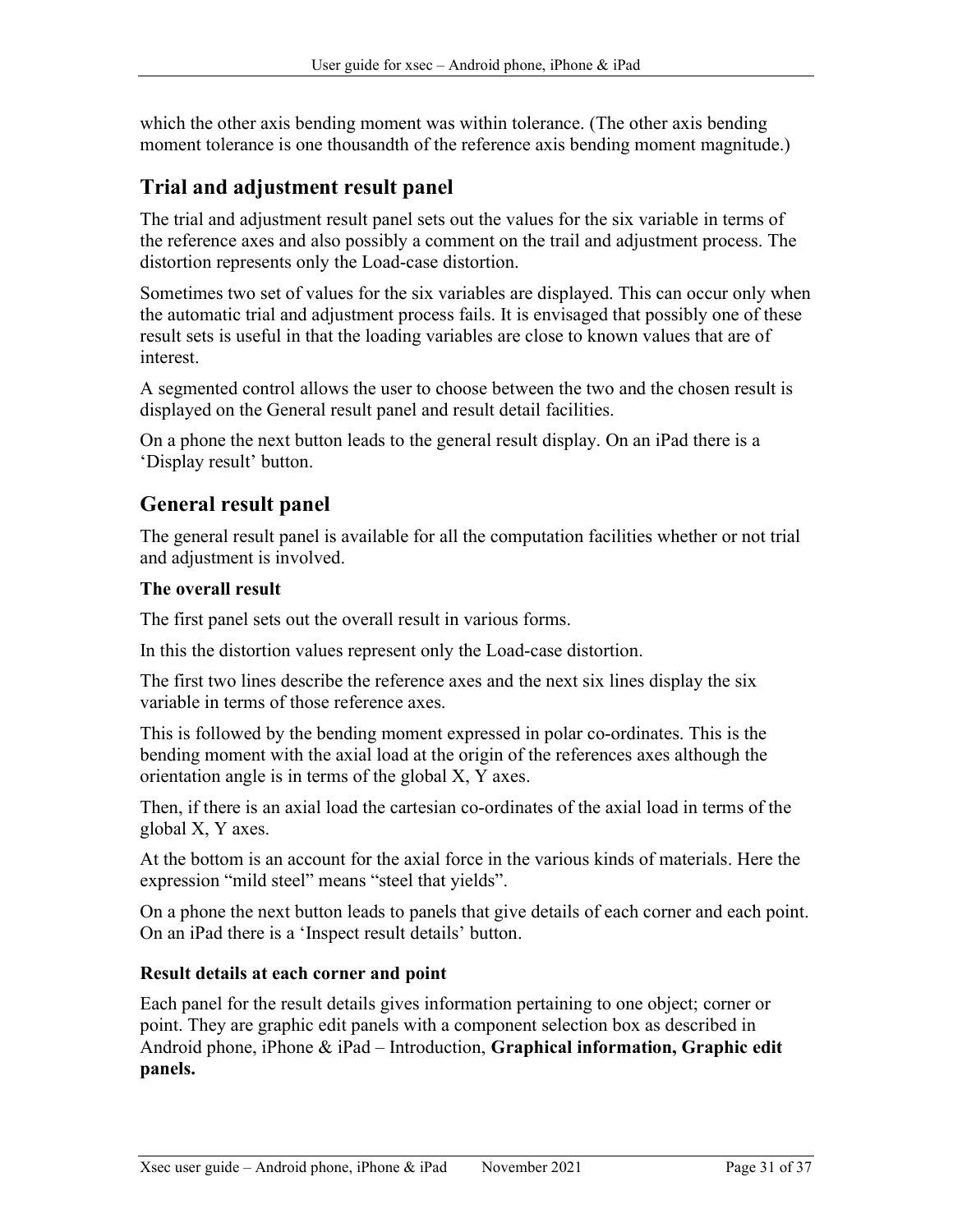Each panel sets out the X and Y values of the object location. Then, details of the strain at that location in the selected component. This includes:

- 1. The Load case strain computed from the Load case distortion,
- 2. The Stage strain computed from the Stage distortion of the component,
- 3. The total strain which is the sum of the Load case strain and the Stage strain,
- 4. The Other strain computed from the Other distortion of the component,
- 5. The Stress-strain which is the total strain minus the Other strain.

Below this is a line displaying the stress computed from this Stress-strain and the Stress/Strain relationship of the material.

Note that if the Stress-strain is at a discontinuity in the Stress/Strain relationship of the material the stress displayed may be either side of that discontinuity; the choice being more-or-less random. This can occur when the rectangular stress block is used in an ultimate strength computation. At least one corner of the concrete has a strain that coincides with the discontinuity at the side of the stress block. Thus the stress displayed might be zero rather than the maximum stress. In the model the stress very close to such a corner is the maximum stress. Such a displayed zero stress does not indicate an error in the overall computation.

## Load case graphics on an iPad

On an iPad the background to the various load case data panels is an image of the crosssection.

As with the graphics on a phone the reference point is indicated by a little blue circle and the reference axis is also shown in blue.

Also as with a phone there is a little red circle that acts as a cursor indicating a corner or point that is the subject.

With the load case facilities on an iPad there are also circles of a dark cyan color that indicate what is of interest. These circles are slightly larger than the red cursor circle.

Two concentric circles indicate the subject of a yield computation.

Two concentric circles also indicate the point with the focus in the three point method, while the other two points are indicated by single circles.

With a computation result three concentric circles indicate the location of the axial load (if there is an axial load). If this is outside the area that displays the cross-section the scale of the image is reduced so that it is accommodated. The axial load can possibly be some distance from the cross section so that the reduction is scale affects the readability of the cross section image. There is a button to hide the axial load location that overcomes this problem.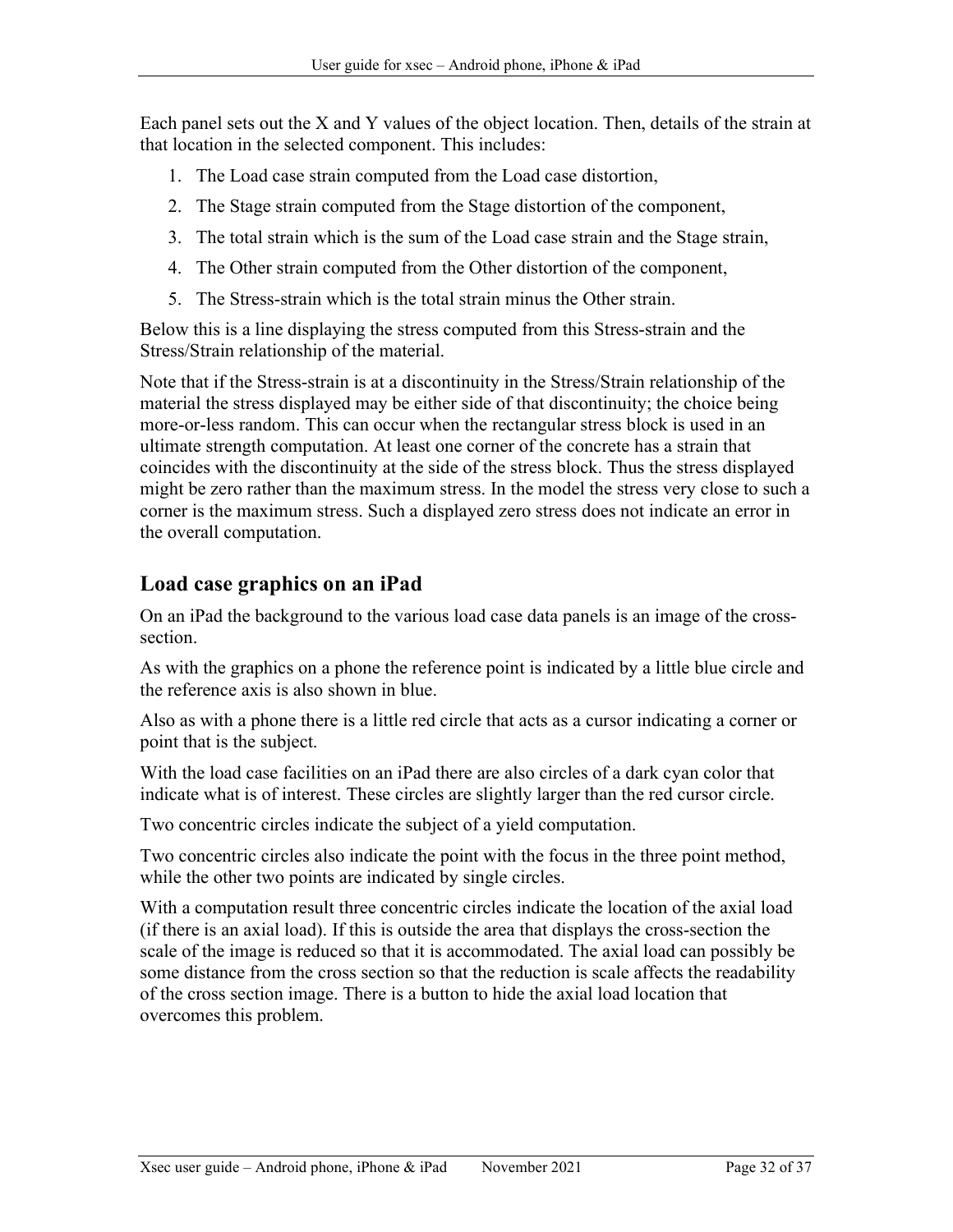### A note on steel that has a strain limit

It has been common to assume that reinforcing steel sustains a load regardless of how large the strain. Many standard codes of practice included this assumption. Examples are ACI318:14 clause 20.2.2.1 and Eurocode 2: (BS EN 1992-1-1:2004) clause 3.2.7 (2) b).

A steel stress/strain relationship that has a strain limit and stipulates that beyond that limit there is no stress reflects reality. However, this can cause a problem with the Ultimate Bending Moment method particularly if that breaking strain limits the strength of the cross-section. Eurocode 2: (BS EN 1992-1-1:2004) clause 3.2.7 (2) a) describes such as stress/strain relationship.

The existence of such a strain limit should be apparent on the graphic image of a material. Zero stress at the strain extremity of the graph indicates such a limit.

In such cases the Yield bending moments "method" might help.

Use the Yield bending moments "method" and increased the strain in the critical bar from the yield strain to a strain slightly less than the strain limit. This can be done on the "choose a bar" panel. Set the "Use specified yield strain" switch to off then change the stress-strain.

The result would be the bending moment at a tension failure. This result could be used as the first estimate for the Given bending moment method. Change the selected method to Given bending moment and then tap the "Set first estimate to current case" button and select that critical bar. Also set the "Ignore first estimates" switch to off.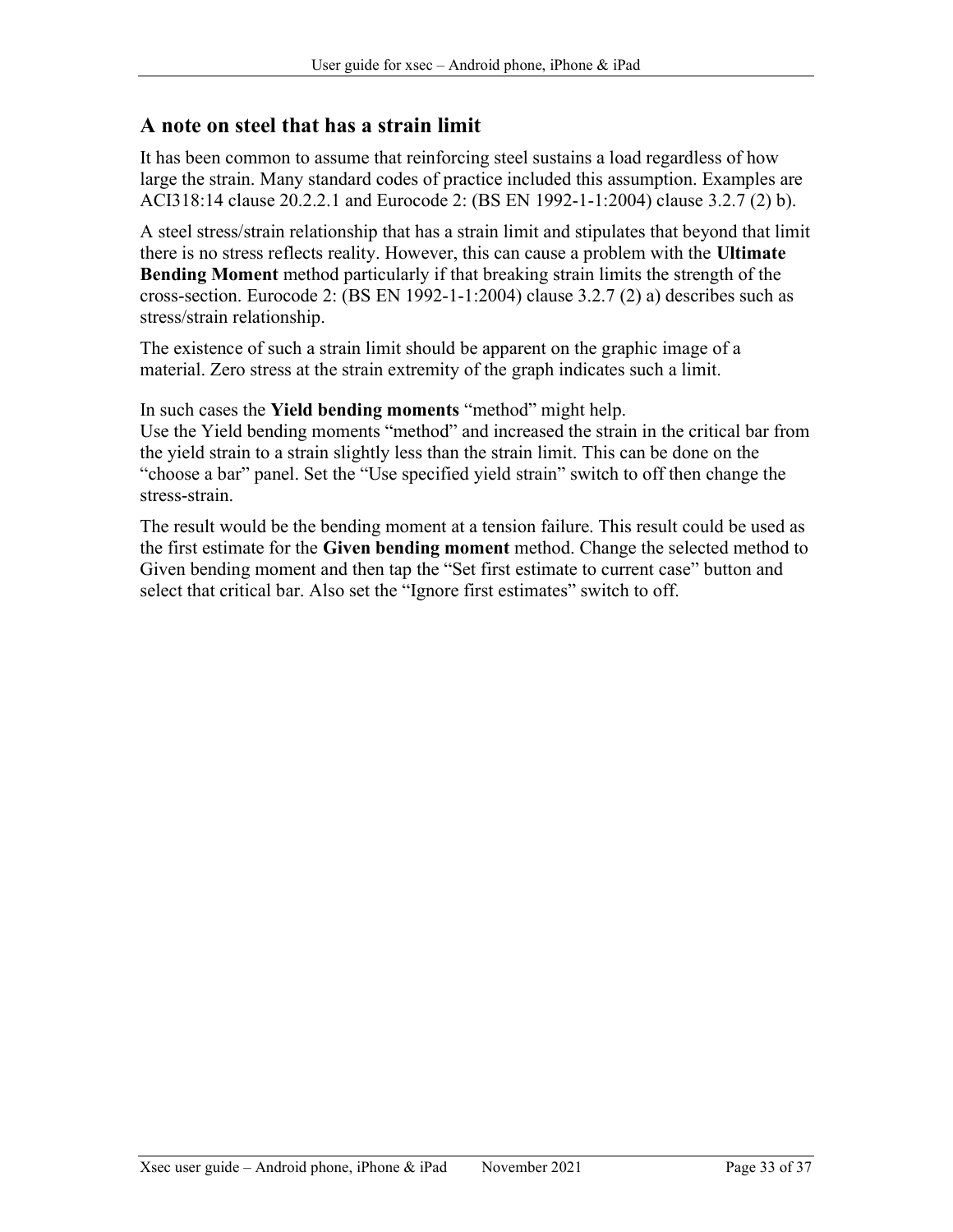## Android phone, iPhone & iPad

# Time affect sets

At a glance: Time affect sets on an Android phone, an iPhone or an iPad are described here. The General – Time affect sets section describes aspects of the Time affect sets edit facilities that are common to all the hardware platforms.

# The main Time affect sets tab

Time affect sets names are listed on the Time affect sets tab; one of the main tabs described in the Android phone, iPhone & iPad - Introduction under Lists of Entities.

The Time affect set edit facilities are Entity edit facilities as described in that Introduction. Here is an elaboration on that description.

Button – "Zero all other distortions" on this Time affect sets tab makes all the Other Distortion values of all the component zero.

# Time affect set edit facility

A tap on the name of a Time affect set in the list will cause the panel to change to the Time affect set edit panel.

At the top of the panel is a label "Creep load  $=$ " with a selection box. The alternatives offered are the names of the Load cases that have been described and also "No affect".

The time affect set can not be applied unless the selected load case has a valid result. The selection "No affect" means that no creep will be included when the set is applied. It also means that there is no need for a load case to have a valid result.

Under that is a label "**Component**  $=$ " with a selection box. Any component can be selected. On an iPad the selected component is highlighted in the cross section image: all the other components are dimmed.

Under that is:

- "Creep coefficient  $=$ " label and a number being the creep coefficient.
- "Shrinkage  $=$ " label and a number being the shrinkage value.

Shrinkage represented here by a positive value is a slight decease in a dimension of the component. When the set is applied it is a negative contribution to the strain in the "other" distortion of the component.

Also when the set is applied the creep contribution to the "other" distortion of the component is the stress distortion of the component in the nominated load case multiplied by the creep coefficient.

Button – "Apply this set" in the lower part of the panel causes the shrinkage and creep contributions in all the components. However, if the creep load is not "No affect" and the nominated load case does not have a valid result no contributions are made and an error dialog appears.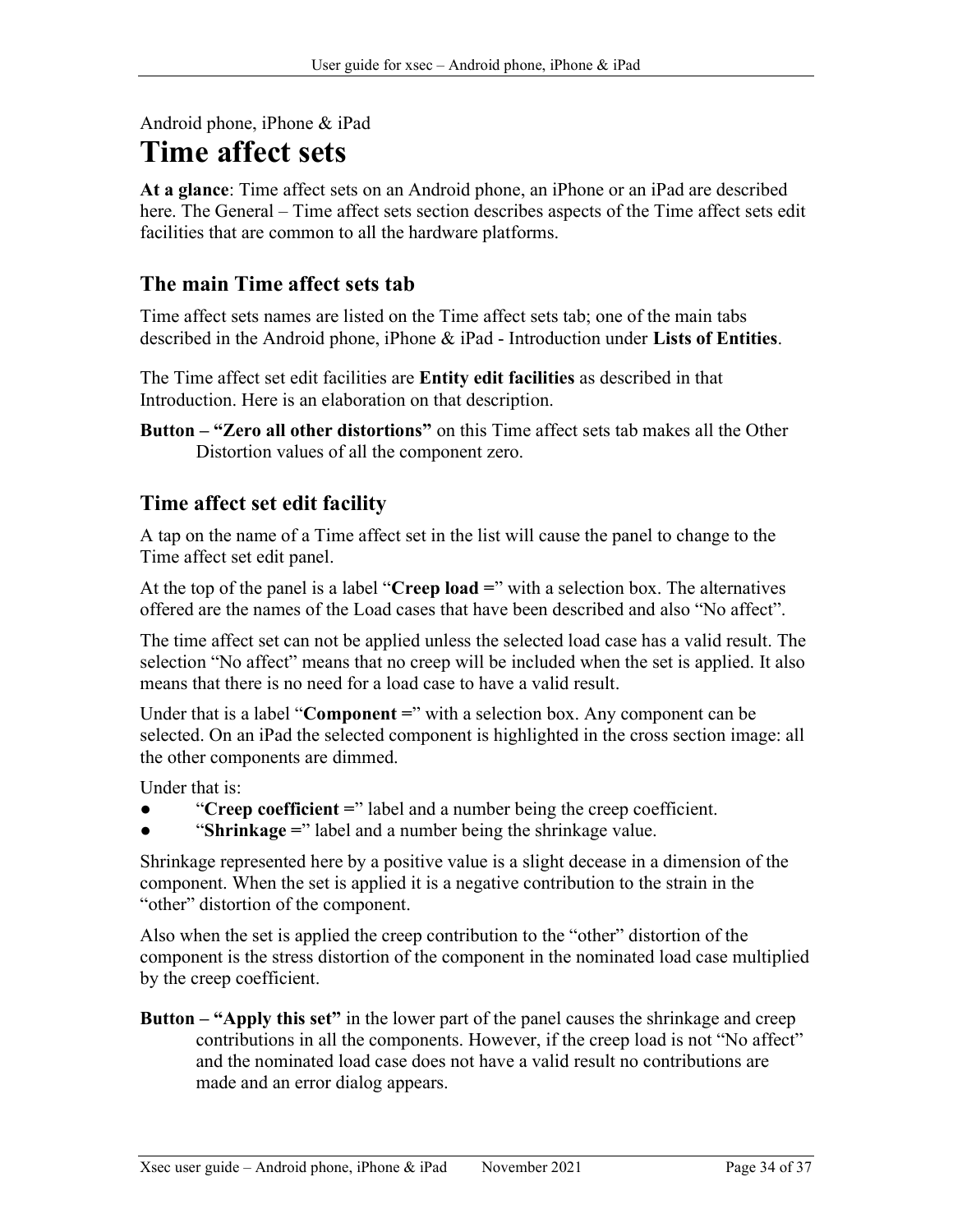Button – "Write set to a text file" near the bottom on the panel will cause a description of the Time affect set to be written to a text file as described in Android phone, iPhone & iPad – Introduction, Files, Text Files.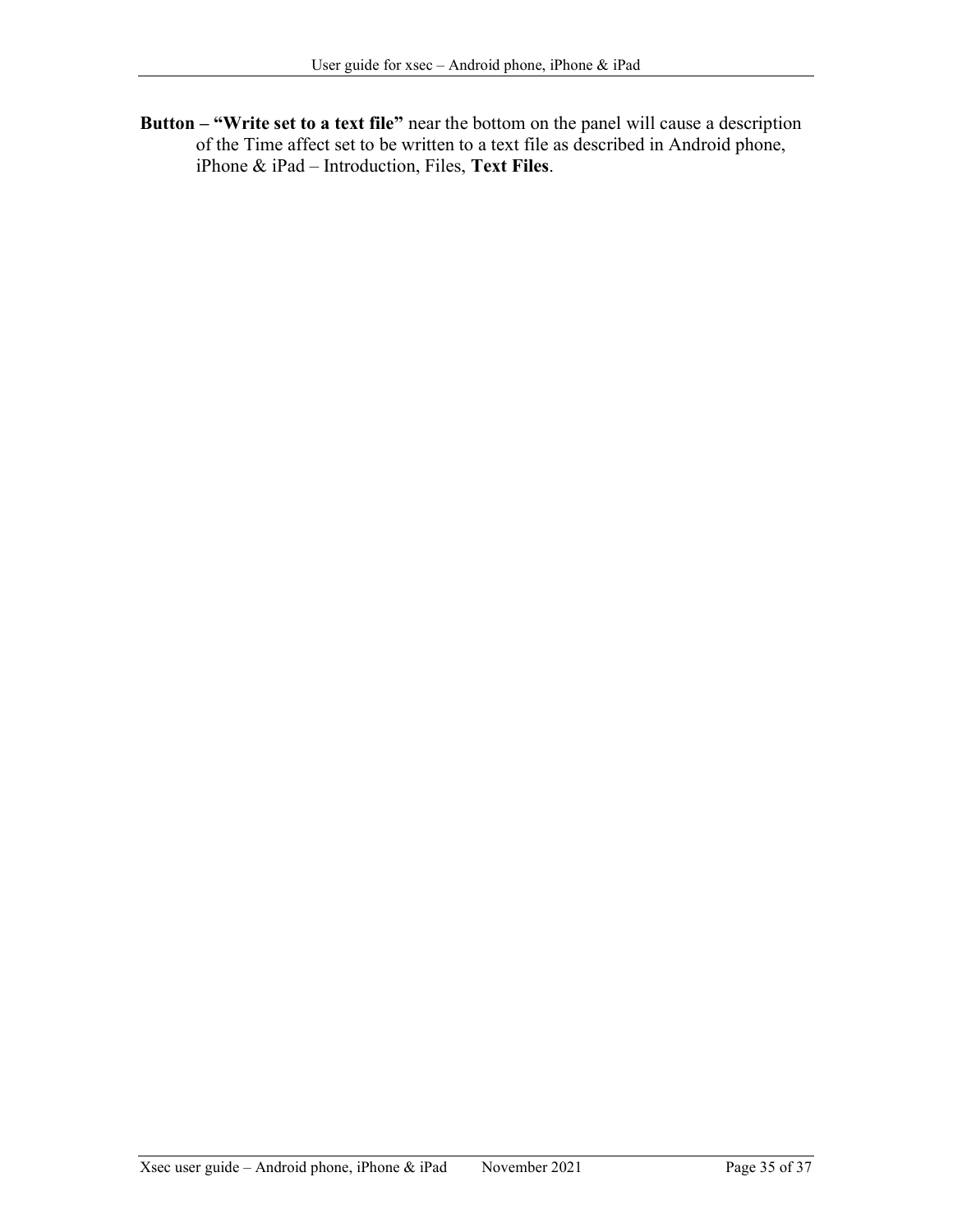# Android phone, iPhone & iPad Chronological Sequence

At a glance: The use of the application to follow a chronological sequence of events is described in the user guide General - Chronological Sequence. A procedure for adopting a stage load and setting up an initial state specific to the Android phone, iPhone & iPad is described here.

## The chronological sequence

A sequence of computations that follows the chronological sequence of events in the life of a structural member is envisaged. It is also envisaged that such a sequence will be repeated many times as a design progresses from an initial concept to a final perfected design.

### Time affects

For the steps to apply a Time Affect Set that includes creep computation see General - Time Affect Sets, Applying a Time Affect Set.

### Adopting a stage load

The **initial state** and **stage distortion** facilities have a purpose illustrated by two parallel structural members in close association but structurally independent; each having a loading and corresponding distortions. At a particular instant in the construction process these two members are joined so they act as one structural member. Immediately after that instant the resulting member has a loading that is the combined affect of the two loadings before and each component has the same distortion as before that instant.

The procedure described here uses three XSF files; one for each of the contributing members cross-sections, and one for the resulting member cross-section.

The procedure is:

- 1. For each of the contributing members set up the XSF file with load cases and Time Affect Sets for the chronological sequence before the members are joined.
- 2. With each of the contributing member XSF files add a Load-case and set it up with the envisaged loading at the instant the members are joined.
- 3. With each of the contributing members XSF files:
	- 1) Do the computation for the chronological sequence before the members are joined
	- 2) Compute the load case for the instant the members are joined
	- 3) With the load case for the instant the members are joined open in the load case editor tap the button "Adopt this load case as at a stage'. This button is on the first panel of the editor. Tap yes on the confirm dialog.